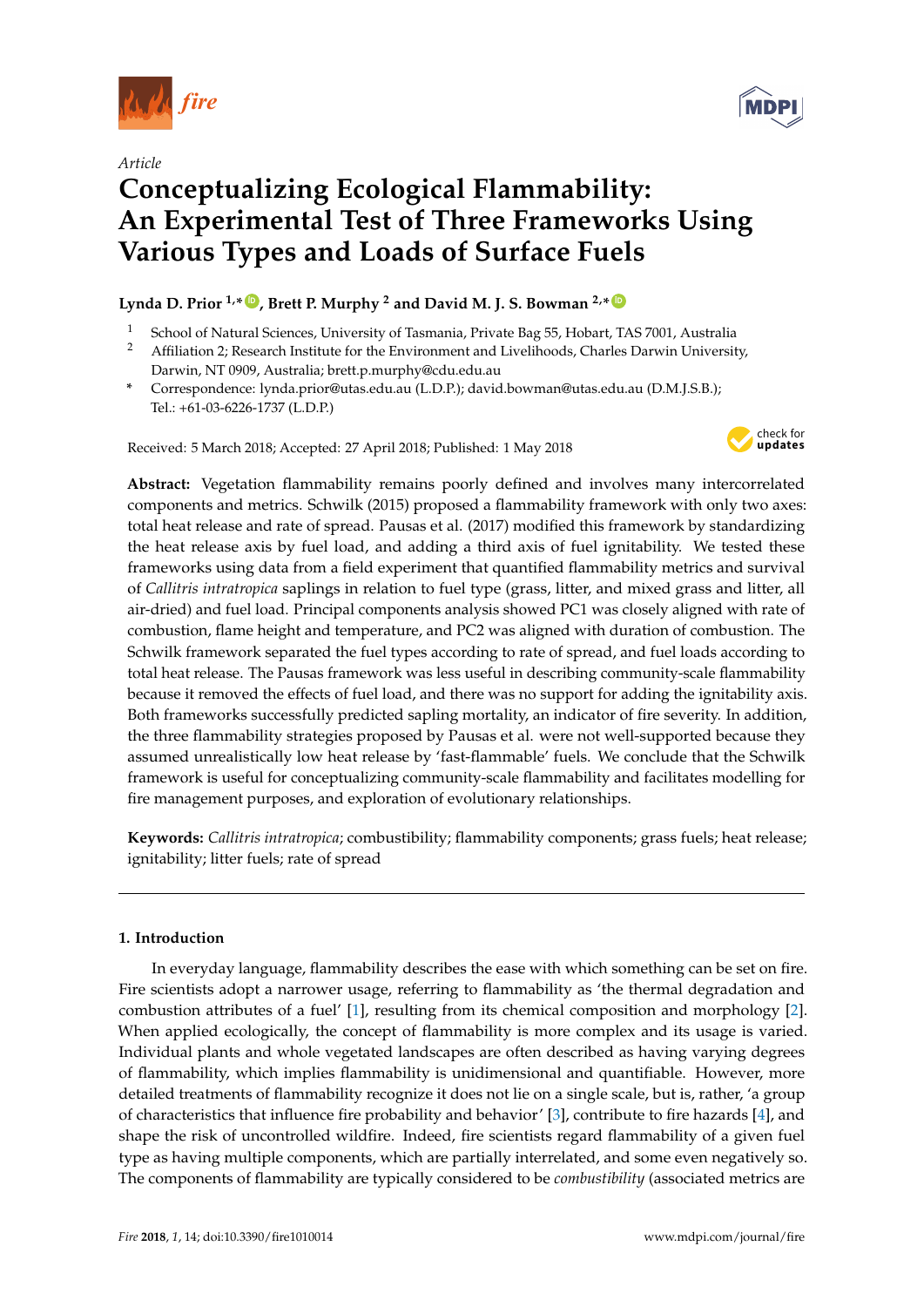rate of consumption, flame temperature and flame height), *ignitability* (time to ignition), *sustainability* (time to flame extinction and residence time) and *consumability* (proportion of mass consumed) [\[5–](#page-15-4)[7\]](#page-15-5). In addition, fuel load (above-ground biomass) is a key driver of whole-plant combustibility and sustainability [\[8,](#page-15-6)[9\]](#page-15-7) and is central to understanding community- and landscape-scale flammability.

It is important to note that the flammability components themselves are not directly quantifiable, but are measured indirectly through various proxies (here termed 'metrics'—see Table [1\)](#page-1-0). Sustainability metrics can be independent of or negatively correlated with metrics of the other components; for example, a highly combustible fuel typically sustains combustion for a shorter duration than the same quantity of a less combustible one  $[8,10,11]$  $[8,10,11]$  $[8,10,11]$ . Therefore attempts at ranking fuels on a single flammability scale hinge on the weight accorded to its various components [\[7\]](#page-15-5), and are often also shaped by the ease or practical difficulties in measuring the associated metrics. Adding to these complications, values of flammability metrics are affected by the measurement scale (plant parts, whole plants or whole plant communities and landscapes), fuel loads and arrangement and mixtures of fuel types [\[6](#page-15-10)[,8](#page-15-6)[,10](#page-15-8)[–16\]](#page-16-0). The values also vary according to factors such as weather conditions, fuel moisture content and ignition method [\[17](#page-16-1)[–19\]](#page-16-2). To facilitate comparisons of species, there have been attempts to standardize measurements, for example, by cutting foliage to the same size and shape [\[20\]](#page-16-3) and by developing protocols and devices that allow plants or plant parts to be ignited and burnt under standard conditions [\[8](#page-15-6)[,18](#page-16-4)[,21\]](#page-16-5). Standardization of the meaning of flammability, and identifying the best metrics to measure it, are vital to advance our understanding of how and why flammability varies in space and time, as well as facilitating comparative studies and communication amongst fire scientists, practitioners and land managers.

| <b>Component and Metrics</b>                                | Unit                           | Comments                                                                         |
|-------------------------------------------------------------|--------------------------------|----------------------------------------------------------------------------------|
| Ignitability                                                |                                |                                                                                  |
| Ignition delay                                              |                                | Not measured here                                                                |
| Rate of spread                                              | $mm s^{-1}$                    | Regarded as a measure of landscape-scale ignitability;                           |
|                                                             |                                | Measured here when rate of spread near maximum                                   |
| Consumability                                               |                                |                                                                                  |
| Area burnt                                                  | $\frac{0}{0}$                  | Assessed using a grid with 96 squares,                                           |
|                                                             |                                | recorded to the nearest 25% of a square                                          |
| Directions reached                                          |                                | How many of the 4 cardinal directions the flame travels                          |
|                                                             |                                | to over an arbitrary distance - not used here                                    |
| Combustibility                                              |                                |                                                                                  |
| Maximum temperature at 5 cm                                 | $^{\circ}C$                    | Thermocouple, logged every second                                                |
| Maximum temperature at 50 cm                                | $\circ$ C                      | Thermocouple, logged every second                                                |
| Time above 100° at 5 cm                                     | S                              | Thermocouple, logged every second                                                |
| Time above 100° at 50 cm                                    | s                              | Thermocouple, logged every second                                                |
| Flame height - average                                      | cm                             | From observations during combustion,                                             |
|                                                             |                                | when flames were within 15 cm of the sapling,                                    |
|                                                             |                                | using a reference grid                                                           |
| Combustion rate                                             | $g s^{-1}$                     | Calculated from total combusted amount (per $m^2 \times 2.25$ m <sup>2</sup> )   |
|                                                             |                                | and duration of flaming combustion; represents average                           |
|                                                             |                                | during combustion                                                                |
| Byram's fireline intensity                                  | $\mathrm{kW\,m^{-1}}$          | Calculated directly from rate of spread and fuel load,<br>therefore near maximum |
|                                                             |                                |                                                                                  |
| Sustainability                                              |                                |                                                                                  |
| Duration of flaming combustion                              | S                              | Observation and stopwatch                                                        |
| Duration of smoldering combustion                           | $\mathbf{s}$                   | not used here                                                                    |
| Duration of elevated temperature                            | s                              | not used here                                                                    |
| Heat release (proposed here as a component of flammability) |                                |                                                                                  |
| Combusted amount per area                                   | $\text{kg m}^{-2}$             | Calculated from fuel load and % area burnt;                                      |
|                                                             |                                | scales directly to heat released via effective heat of combustion                |
| Latent heat-our proxy for heat released                     | kJ                             | Measured as evaporation from open can calorimeter.                               |
|                                                             |                                | It scaled to combusted amount.                                                   |
|                                                             |                                | although it captured only ~0.03% of total heat released.                         |
| Latent heat-standardized                                    | kJ $kg^{-1}$                   | Latent heat divided by total mass of fuel                                        |
| Temperature sum                                             | $\mathrm{C} \times \mathrm{s}$ | Temperature summed over duration of                                              |
|                                                             |                                | elevated temperature - not used here                                             |

<span id="page-1-0"></span>**Table 1.** Flammability components (in italics) and their associated metrics. All metrics used in this study are listed, as well as some commonly used ones that we did not measure (shaded grey).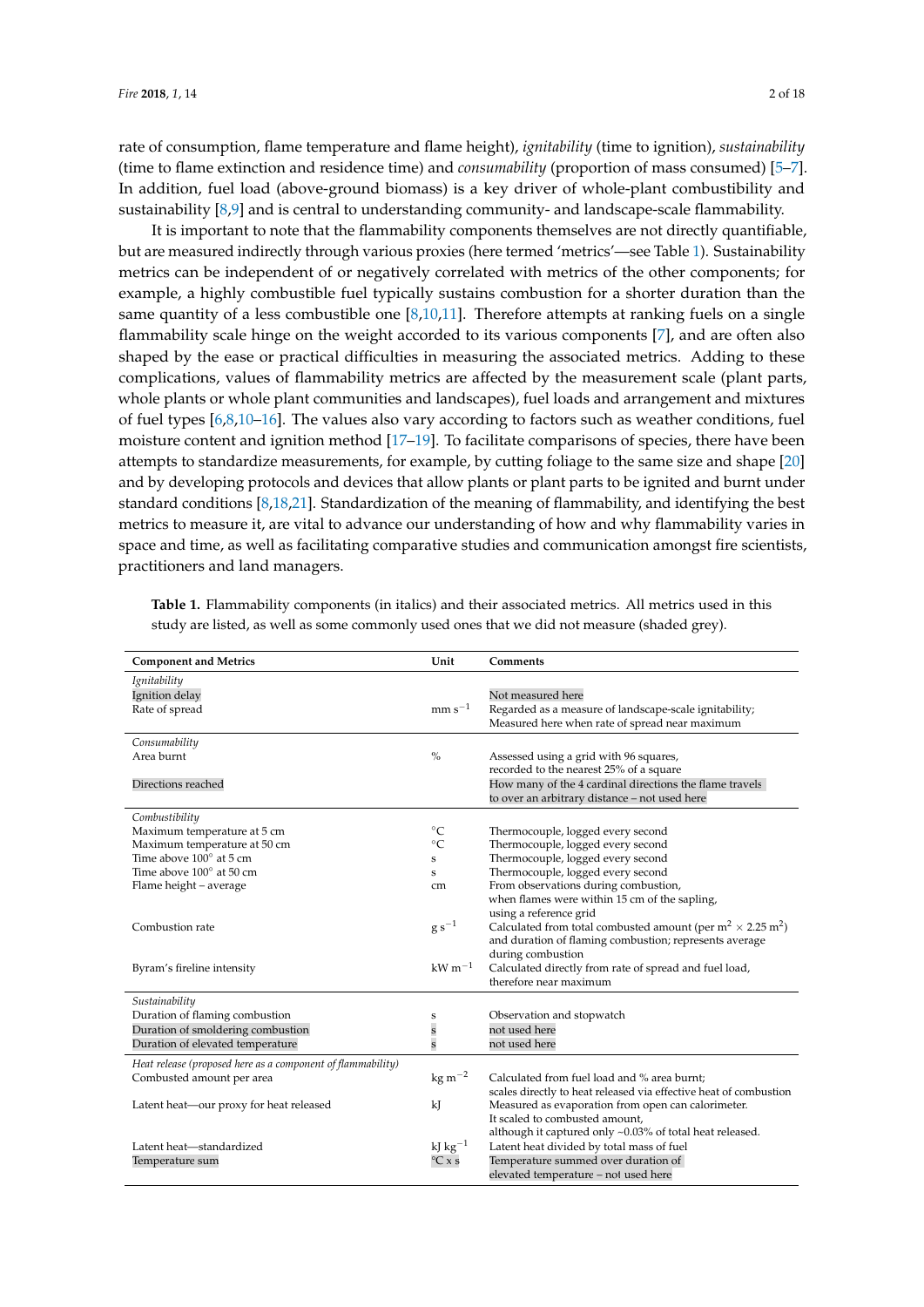Recognizing that empirical evidence does not support viewing ignitability, combustibility, sustainability and consumability as independent dimensions, Schwilk [\[22\]](#page-16-6) and Pausas et al. [\[3\]](#page-15-2) have proposed two flammability frameworks that collapse these metrics into two and three axes (or 'dimensions') respectively (referred to hereafter as the 'Schwilk' and 'Pausas' frameworks). The Schwilk framework has axes representing total heat release and rate of spread, which essentially scale to the total energy release by a fire, and the rate at which it is released (power). From first principles, total energy release is a function of the amount of dry biomass consumed (which, in turn, is a function of fuel load and fuel consumability) and the net heat of combustion per mass of fuel. Although not explicitly stated by Schwilk [\[22\]](#page-16-6), for dry, consumable fuels, total heat release is driven largely by fuel load (mass per unit area), because dry biomass releases similar amounts of heat per unit mass combusted, regardless of whether it is derived from herbaceous or woody plants [\[7](#page-15-5)[,23,](#page-16-7)[24\]](#page-16-8). Like the Schwilk framework, the Pausas framework has an axis representing rate of spread, and one related to heat release. However, Pausas et al. [\[3\]](#page-15-2) scaled heat release to fuel mass, effectively removing the direct dependence of this axis on fuel load. Pausas et al. [\[3\]](#page-15-2) also added a third axis, ignitability. Rate of spread is often considered an indicator of landscape-scale ignitability [\[6\]](#page-15-10), and moderately strong correlations have been reported between rate of spread and ignition delay (an ignitability metric) in laboratory studies [\[11,](#page-15-9)[25\]](#page-16-9). Thus two of the three axes of the Pausas framework are not independent.

Although the Schwilk framework was framed on the experimental results of Cornwell et al. [\[26\]](#page-16-10), it is important to note that these frameworks and associated predictions have not been tested against empirical data. We assert that an effective flammability framework must have axes that are approximately independent, show interpretable trends according to fuel type and load, and allow prediction of ecological consequences (e.g., sapling survival) of burning the fuel. Here, we undertake these tests using a dataset [\[27\]](#page-16-11) acquired from a recent field experiment [\[16\]](#page-16-0). This small-scale, replicated field experiment compared the effect of fuel type and fuel load on the flammability metrics of fine surface fuels, and the resulting mortality of saplings of the fire-sensitive conifer *Callitris intratropica* in northern Australia. Northern Australia is an ideal environment in which to conduct in situ fire experiments, because the fine surface fuels which are produced each wet season reliably cure during the following dry season, and there is little day-to-day variability in fire weather during the warm, virtually rain-free winter dry season [\[28\]](#page-16-12).

Pausas et al. [\[3\]](#page-15-2) also applied their framework to posit that individual plants in fire-prone ecosystems have evolved three flammability 'strategies' (fast flammable, hot flammable and nonflammable), corresponding to high flame rate of spread, high heat release and low ignitability, respectively. They suggested that these strategies increase survival and reproduction following fire, and represent alternative ways to succeed in a fire-prone environment. The Bowman and Prior data [\[27\]](#page-16-11) are ideally suited for testing of these three flammability strategies, because the three types of fine surface fuels in the study correspond to the three Pausas et al. [\[3\]](#page-15-2) strategies: (1) very well-aerated tall tropical grass fuels ('fast flammable'), which burn rapidly and are typical of grassy landscapes such as savannas; (2) well-aerated, eucalypt litter fuels ('hot flammable'), which burn more slowly and less completely than grass fuels; and (3) dense mats of conifer litter beneath stands of *C. intratropica* ('nonflammable'), which are difficult to ignite and tend to burn incompletely [\[11,](#page-15-9)[19,](#page-16-2)[29](#page-16-13)[–33\]](#page-16-14). Furthermore, these data also include mixtures of contrasting fuel types (grasses and litter fuels). Our focus is on surface fuels, and we acknowledge there are limitations to the extent to which the results can be extrapolated to other ecosystems such as forests, which also have complex arrays of live canopy fuels vertically separated from surface fuels, which can include vey coarse woody fuels. In addition, fuel moisture has a large influence on flammability [\[19\]](#page-16-2), but was not considered in this study of dry surface fuels.

Here, we use the Bowman and Prior data [\[27\]](#page-16-11) to evaluate the Schwilk and Pausas flammability frameworks, by comparing their axes with those of a principal components analysis (PCA) of the data. PCA is useful in distilling the information contained in a large number of variables, such as those related to flammability, into a smaller number of derived variables, and can deal with variables measured in different units, as is the case with flammability metrics [\[34\]](#page-16-15). We also compare the Schwilk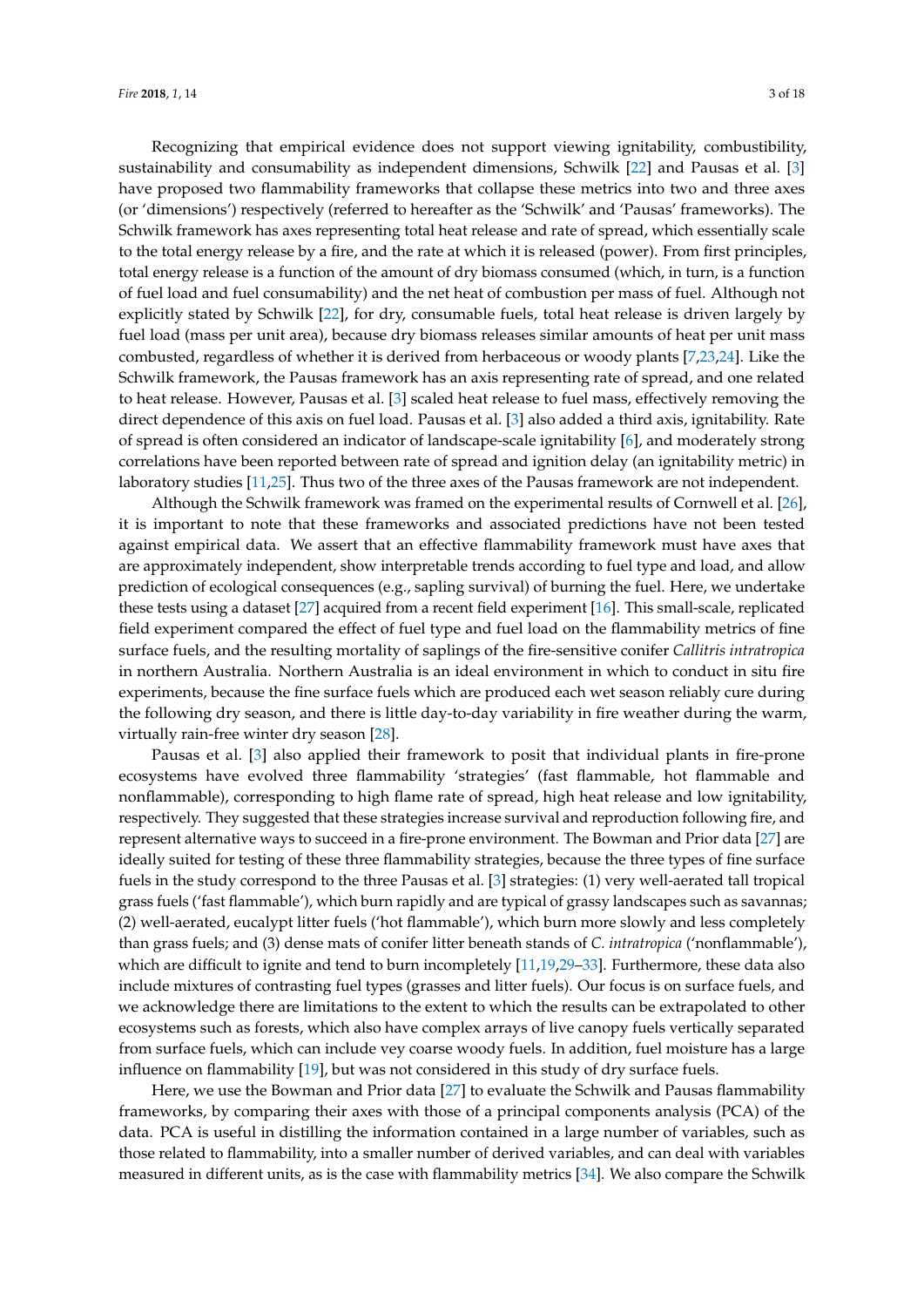and Pausas flammability frameworks with another putative framework suggested by the PCA of our data, the temperature-duration framework. This is based on two commonly used flammability metrics for surface fuels: maximum temperature at 5-cm height (representing the rate of energy release) and the duration over which flaming occurs, which are fundamentally independent [\[11\]](#page-15-9). We also assess how well each framework predicted the mortality of *C. intratropica* saplings as a result of burning the various fuels. Finally, we apply the Schwilk framework to the Bowman and Prior data [\[27\]](#page-16-11) and data from other studies to illustrate the differences in flammability between four contrasting ecosystems in northern Australia, and to discuss the flammability strategies proposed by Pausas et al. [\[3\]](#page-15-2).

#### **2. Materials and Methods**

#### *2.1. Outline of Experimental Methods*

The methods used for the fire experiment are described in detail by Bowman et al. [\[16\]](#page-16-0), and briefly summarized here. The study site was a *C. intratropica* plantation, abandoned for economic reasons, located at 12.18◦S, 131.02◦E (about 40 km from Darwin), in the Northern Territory, Australia. There were 220 experimental plots, each  $1.5 \text{ m} \times 1.5 \text{ m}$  in area and centered on a *C. intratropica* sapling (0.3–2.5 m tall). Fuel treatments were stratified according to sapling height. These plots represented 20 replicates of 11 fuel treatments (i.e., fuel type  $\times$  fuel load combinations). One fuel treatment was the ambient *C. intratropica* leaf litter, which had an average load of 1.0 kg m−<sup>2</sup> . For the other fuel treatments, the *C. intratropica* litter was scraped away and a weighed mass of grass, eucalypt litter or a 50:50 mix of grass and eucalypt litter was then placed on the soil surface within the 2.25  $m<sup>2</sup>$ area of each experimental plot. The grass was spread on the soil surface to simulate a fuel bed of the native tall tropical grasses, which typically collapse during the dry season. The eucalypt litter and grass–litter mix were spread loosely to resemble the well-aerated, naturally occurring fuel beds within the eucalypt-dominated tropical savannas of northern Australia. The fuels used in the experiment were air dry (5.2% moisture content), as is typical of fine dead fuels during the dry season in Australian tropical savannas. Fuel moisture content was measured on a total of 199 subsamples with an average fresh weight of 50 g, which were oven-dried for a minimum of 24 h. The moisture content did not differ significantly amongst fuel types. Fuel loads (expressed on a dry weight basis) for the grass and the eucalypt litter fuel treatments were 0.24, 0.47, 0.71 and 0.95 kg m<sup>-2</sup>, while for the 50:50 mixes of grass and eucalypt litter fuels only the extremes of these loads were used (i.e., total loads of 0.24 and 0.95 kg m<sup>-2</sup>), due to time constraints.

Weather conditions were measured using a weather station (Kestrel 4000; Nielson-Kellerman Co., Boothwyn, PA, USA), which was placed at 1.3 m height, 0.5 m from the edge of each experimental burn, in the shade and exposed to wind. Wind speed, air temperature and humidity were measured every 10 s, and averaged for the duration of each experimental combustion. During measurements, wind speed ranged from 0 to 4.3 km h<sup>-1</sup>, temperature from 24.9 to 33.8 °C and vapor pressure deficit from 9 to 41 hPa [\[16\]](#page-16-0).

The flammability metrics we used, and their units, are summarized in Table [1.](#page-1-0) The experimental fire in each plot was ignited with a butane lighter after pouring 50 mL of denatured ethanol in a line along the upwind edge of the plot. Temperatures were recorded every second for the duration of the fire at 5 cm height (at the base of the sapling) and at 50 cm height (near the lower part of the canopy for an average sapling) using thermocouples. The average height of the flame was measured when the fire was within 15 cm of the sapling in the plot center. To measure the rate of spread of the fire, we threw two metal washers approximately 30 cm apart in the direction the fire front was moving, and timed how long it took for the fire to pass between them. The distance between washers was measured after the fire, and used to calculate its rate of spread. The duration of flaming combustion, from ignition until the flame was extinguished, was measured with a stopwatch. The percentage area burnt was visually estimated from the number of burnt squares in a metal grid (96 squares, recorded to the nearest 0.25 of a square) placed on the ground after burning. This was used to calculate the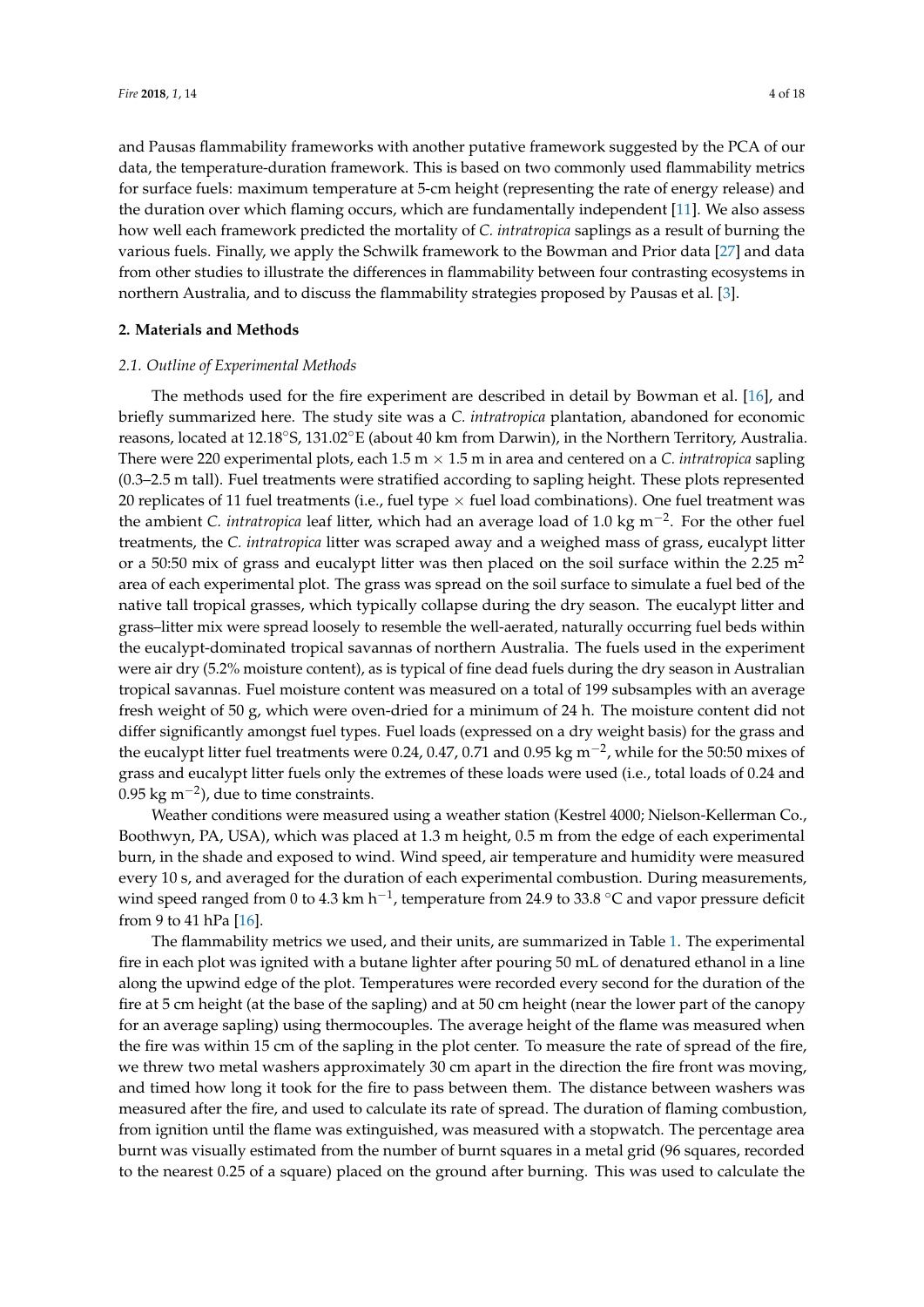total mass of fuel combusted ( $r^2$  = 0.74 for the area –based estimate, *vs* measured mass loss on a subset of 150 plots). The rate of combustion was calculated from the total mass of fuel combusted and the duration of flaming combustion. Byram's fireline intensity was calculated according to the equation:

 $I = H^*W^*r$ 

where *I* is fire intensity (kW m−<sup>1</sup> ), *H* is the net heat of combustion, *w* is the mass of fuel combusted (kg m<sup>-2</sup>) and *r* is the rate of spread of the fire (m s<sup>-1</sup>) [\[35\]](#page-16-16).

Total heat release was a key metric in evaluating the Schwilk and Pausas frameworks, and we described it in two ways:

1) Theoretically, as the product of the total mass of fuel consumed and the net heat of combustion (*H*). For all fuel types, a value for *H* of 17.8 MJ kg−<sup>1</sup> was assumed, as in other savanna studies [\[23](#page-16-7)[,36\]](#page-16-17). This is within the range of values measured for dry savanna leaf material [\[29\]](#page-16-13) and close to the value of 18.6 MJ kg<sup>-1</sup> assumed for biomass fuels by Rothermel [\[37\]](#page-16-18).

2) Empirically, using evaporation of water during each fire from an open can calorimeter, and the latent heat of vaporization of water (2.26 MJ kg<sup>-1</sup>). We half-filled open aluminum cans with water and placed them on the ground near the center of each plot, and weighed them immediately before and after the fire, following Pérez and Moreno [\[38\]](#page-17-0). We then calculated latent heat captured by the cans as the mass of water lost multiplied by the latent heat required to evaporate it. Although the cans captured only a fraction of a percent of the theoretical energy released (see below), they provide a proxy for the energy released by the fires that is independent of assumptions about the heat of combustion.

For our statistical evaluation of the Schwilk and Pausas frameworks, we used the metric of latent heat, because this avoids making assumptions about the heat of combustion of the fuels. Overall, there was a good correlation between the two methods used to determine heat release  $(r = 0.82)$ . The theoretical total heat release calculated from the biomass consumed and heat of combustion for the highest (1.0 kg m $^{-2}$ ) fuel loads over the 2.25 m $^2$  area of each plot, was 38 MJ for grass, 37 MJ for the grass–litter mix and 29 MJ for eucalypt litter, reflecting the less complete consumption of the eucalypt litter. By comparison, the average latent heat captured by our water-filled cans at the highest fuel loads was 9.0 kJ for grass, 10.7 kJ for the grass–litter mix and 9.9 kJ for eucalypt litter (overall this represented ~0.03% of the theoretical total heat release, reflecting that the cans receive only a small amount of the total heat, and that energy is also required to raise the water temperature in the can to boiling). Our latent heat metric probably underestimates heat release from grass relative to litter fuels because the water-filled cans were placed on the ground, but a greater proportion of the heat was released above ground level in grass fires than litter fires, as shown by higher flames and higher temperatures at 50 cm height [\[11\]](#page-15-9).

Prior to burning, we measured the height of each targeted *C. intratropica* sapling, and 10 months after burning and following a full wet season, we assessed its survival, controlling for height. We used the percentage deviance explained by the axes of the flammability frameworks in predicting sapling survival to compare their usefulness in describing the ecological impact of burning (e.g., fire severity *sensu* Keeley [\[39\]](#page-17-1)) in the various fuel treatments.

#### *2.2. Statistical Analyses*

Principal components analysis (PCA) was used to investigate patterns among flammability variables, using the 'base' package of the statistical software R  $[40]$ . PCA is one of the most widely used ordination techniques in ecology, and concentrates the variance in the original variables into the first few principal components [\[34\]](#page-16-15). We used PCA for all data combined, and for subsets of the data representing the same fuel type or fuel load. This was to examine how consistent the patterns are amongst flammability metrics under contrasting situations, such as constant fuel load vs. widely varying fuel load, or a single fuel type *vs* a mix of fuel types. Principal components with a standard deviation >1 are considered statistically important [\[34\]](#page-16-15).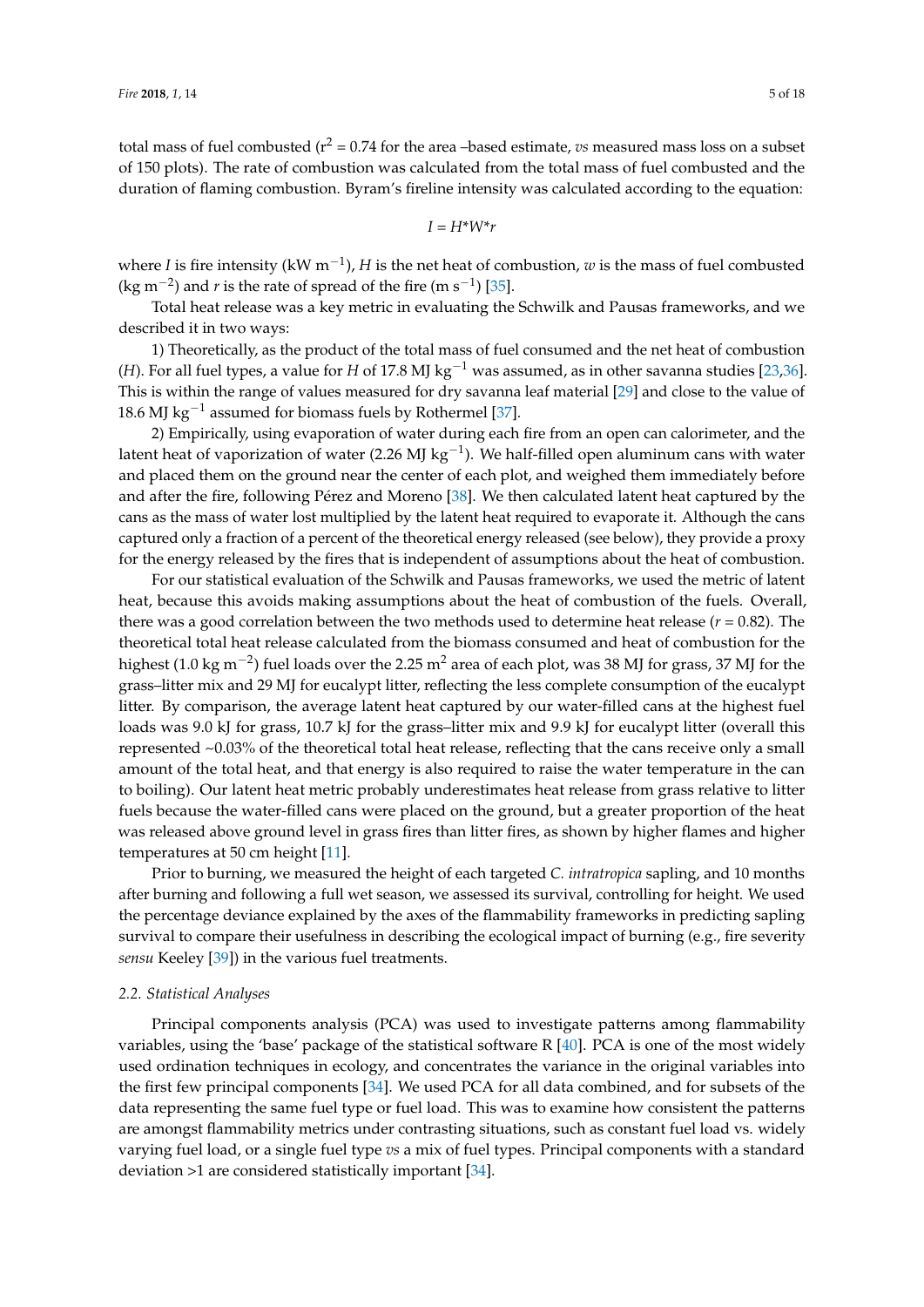Weather conditions were not considered in our analyses after we found they had only a small effect on our measurements (2% of the deviance in both the first and second principal component axes (referred to as PC1 and PC2, respectively), compared with fuel treatment, which explained 88% of the deviance in PC1 and 54% of the deviance in PC2) (Table [A1\)](#page-13-0).

We used the PCA of the combined data as the benchmark by which to assess the Schwilk and Pausas frameworks. We evaluated three putative flammability frameworks: (1) the Schwilk framework (rate of spread and total heat release); (2) two axes of the Pausas framework (rate of spread and total heat release standardized for fuel load); and (3) the temperature-duration framework, with axes of maximum temperature at 5 cm height and duration of flaming combustion. Our evaluation was based on the following criteria: (a) independence of the two axes in each framework, assessed according to the Pearson correlation coefficients; (b) clear discrimination of fuel types and fuel loads, using generalized linear modelling to compare the percentage deviance explained relative to the null model of models with the terms (i) fuel load \* type, (ii) fuel load and (iii) fuel type; (c) interpretability, based on how easy it was to interpret patterns in the ordination plots of the various frameworks; and (d) power in predicting sapling survival after burning the fuel, using binomial generalized linear models with a logit link. The response variable was status (binary—alive or dead), and the explanatory variables were the pairs of metrics used in the framework, together with sapling height as a control for sapling size. The percentage deviance explained, relative to the sapling height-only model, was calculated. All metrics except PC1 and PC2 were log transformed to normalize the data. framework (rate of spread and the participation of the Pypes and Taer Town us sapility survival arter burning the ruel, using binomial generalized finear flour ept i Crana i C2 were tog transformed to normalize the data.

#### **3. Results**

#### 3.1. Principal Components Analysis

<span id="page-5-0"></span>Most flammability metrics were strongly inter-correlated (Table [A2\)](#page-14-0), and PCA of the full dataset *3.1. Principal Components Analysis*  showed that flammability could be summarized by two orthogonal axes, which explained a combined total of 78% of the variation in the data (PC1 = 61%, PC2 = 17%; Figure [1\)](#page-5-0). PC1 had high loadings on flame height, rate of combustion, amount combusted and maximum temperature (both 5 cm and 50 cm height), and therefore can be described as representing combustibility, while PC2 had the highest loading on duration of combustion (Figure [1;](#page-5-0) Table [A3\)](#page-15-11). The other components had a standard deviation <1, and thus were considered unimportant. 5 cm and 50 cm height), and therefore can be described as representing combustibility, while PC2



**Figure 1.** Principal components analysis of flammability variables. The biplot of PC1 and PC2, shows **Figure 1.** Principal components analysis of flammability variables. The biplot of PC1 and PC2, shows individual data points categorized according to fuel type; '*Callitris'* refers to *Callitris* litter, and 'Litter' to individual data points categorized according to fuel type; 'C*allitris*' refers to C*allitris* litter, and 'Litter' to eucalypt litter. Note the cluster of *Callitris intratropica* litter plots and some eucalypt plots to the left of the biplot, representing fuels that burnt incompletely. Arrow color indicates the related flammability component (black—sustainability; pink—heat release, red—combustibility; green—consumability and blue—ignitability at a landscape scale). The effect of fuel load is shown using the same ordination plane in Figure [2a](#page-6-0).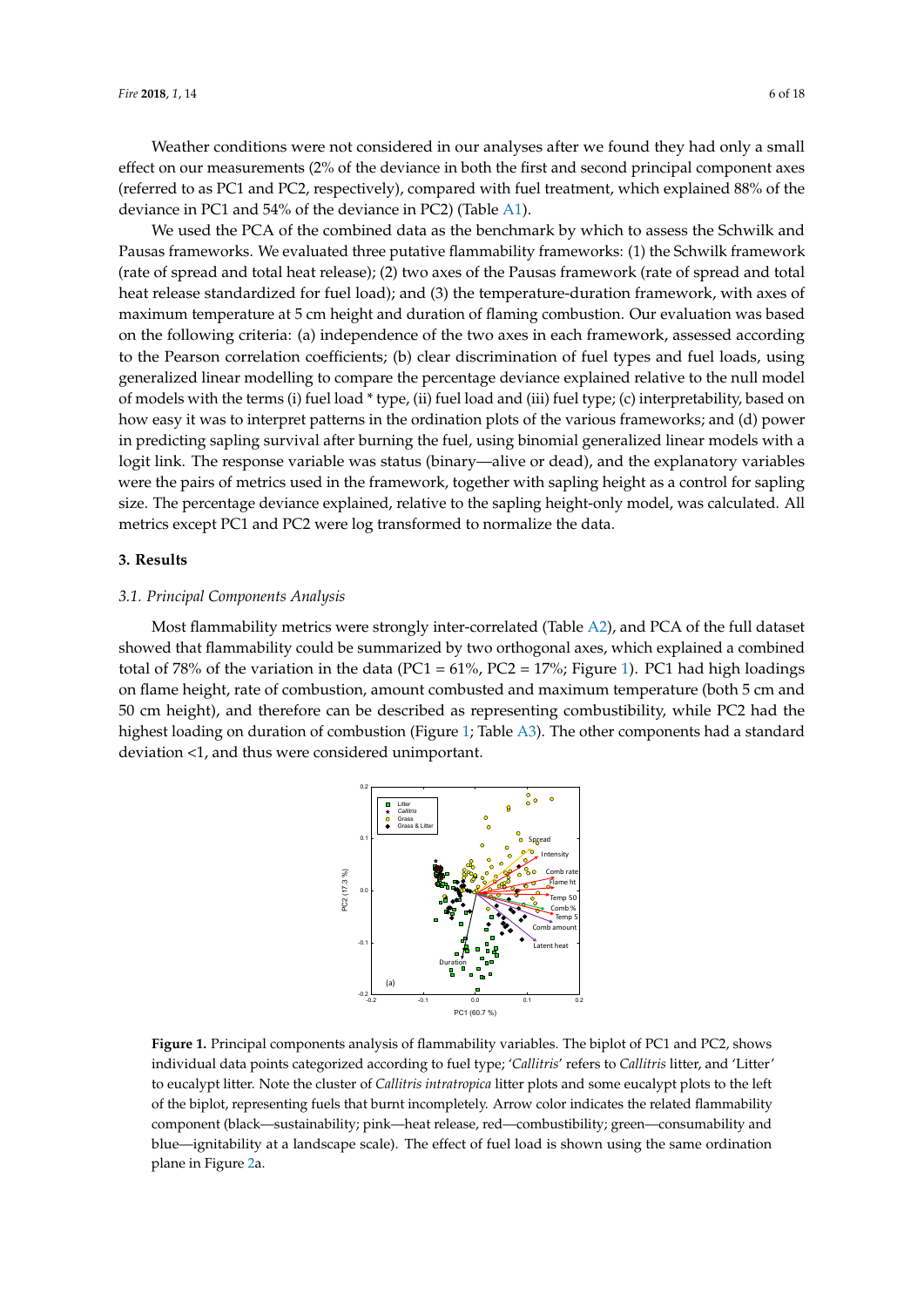Fuel type explained 51% of the deviance for PC1 and 24% of the deviance for PC2, compared with 13% and 7% respectively for fuel load (Table [2\)](#page-9-0). The PCA plot showed clear separation according to fuel type, and the grass–litter mix plots were generally located between the grass and the eucalypt litter plots (Figure [1\)](#page-5-0). There was a cluster of points representing plots that burnt incompletely, which were mostly the *Callitris* litter plots as well as some with low loads of eucalypt litter. There was a strongly supported interaction between fuel type and fuel load, with the interactive model explaining  $87\%$  and  $50\%$  of the deviance in PC1 and PC2 respectively (Table [2\)](#page-9-0). Increasing fuel loads were mainly reflected in increases in PC1 in grass fuels and the grass–litter mix, but to decreases in PC2 in litter fuels (Figure [2a](#page-6-0)).  $\overline{\phantom{a}}$ were mostly the *Callitris* litter plots as well as some with low loads of eucalypt litter. There was a

<span id="page-6-0"></span>

Figure 2. Differences amongst fuel types and loads according to (a) PCA and the (b) Schwilk, (c) Pausas and (**d**) temperature-duration flammability frameworks. Fuel type is indicated by the symbols, and the effects of increasing loads are indicated by the arrows for each type  $(G = grass, GL = grass)$  and eucalypt litter and L = eucalypt litter). Trends with increasing fuel loads were inconsistent in (c), so fuel loads inconsistent in (c), so fuel loads (in kg m<sup>−</sup>2) are indicated by numbers. The *Callitris intratropica* litter (in kg m<sup>−2</sup>) are indicated by numbers. The *Callitris intratropica* litter fuel load averaged 1.0 kg m<sup>−2</sup>. Error bars represent standard errors.

The PCA could effectively separate live and dead saplings (Figure [3a](#page-7-0)). Relative to the components of the PCA explained  $740^\circ$  of the deviance in sap tree-height-only model (which explained 7.4% of the deviance in sapling mortality), the first two components of the PCA explained 79% of the deviance in sapling mortality.

There were broad similarities among PCAs of the data subsets with fixed fuel types or fixed fuel loads. PC1 was consistently aligned with combustibility variables such as flame height, temperature and rate of combustion (Figure [4\)](#page-8-0). When heat release varied among plots (due to variable fuel load and/or consumability), PC2 was most strongly correlated with duration and rate of spread, but when total heat release was similar (i.e., the 1.0 kg m<sup>-2</sup> fuel load, which had near-complete consumption), duration was instead aligned with PC1 (Figure [4d](#page-8-0)). For all data subsets, the positions of the metrics relative to each other were similar, with rate of spread and duration bracketing the other flammability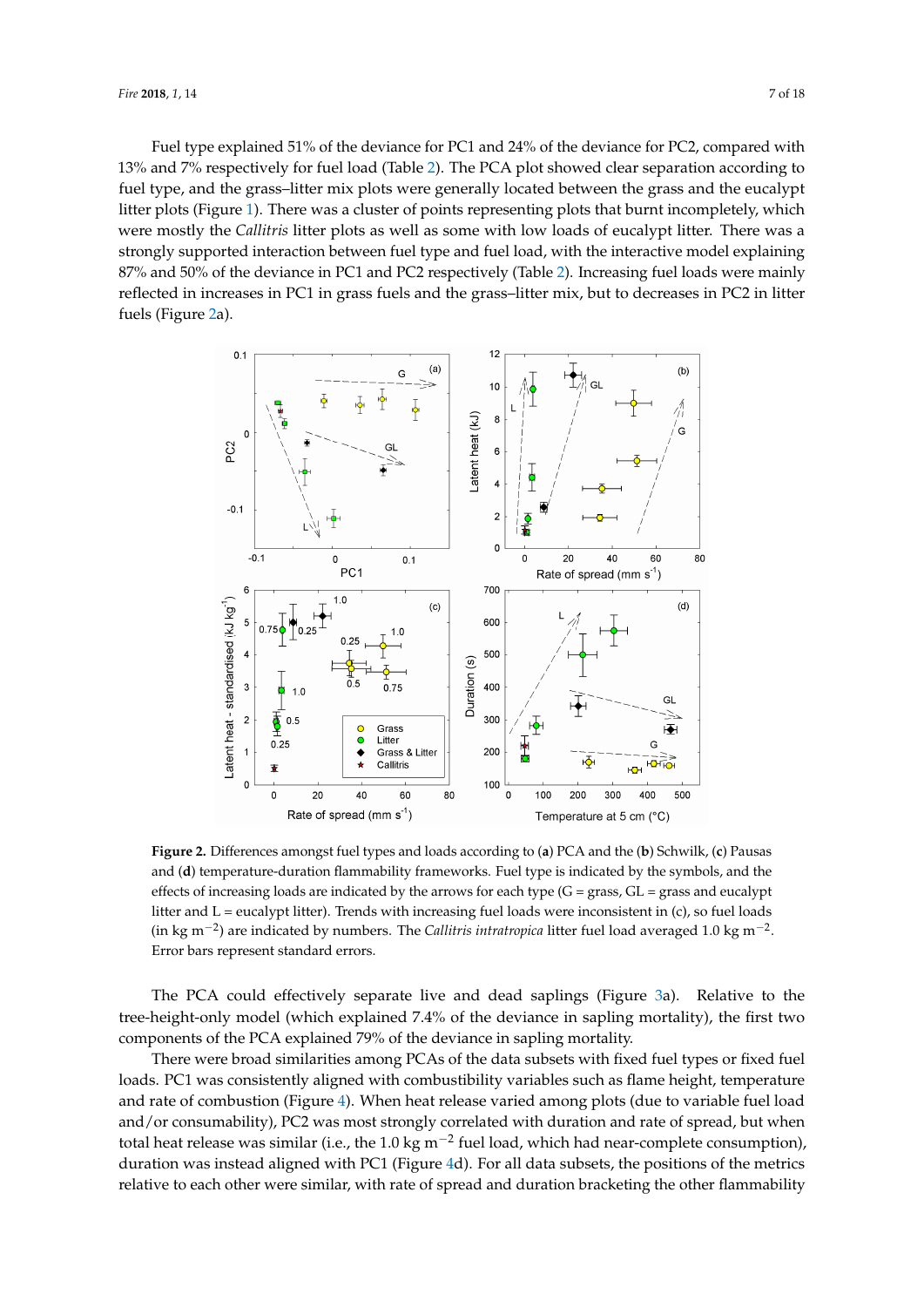metrics (Figure [4\)](#page-8-0). Spread and duration were opposed to each other for grass fuels and high fuel loads, but were almost orthogonal for litter fuels, for which all metrics were compressed into a smaller portion of the ordination space. Combusted amount (a proxy for heat release) and rate of spread were almost orthogonal for grass fuels and the fixed, high (1.0 kg m−<sup>2</sup> ) fuel loads, but not with eucalypt almost orthogonal for grass fuels and the fixed, high (1.0 kg m−2) fuel loads, but not with eucalypt litter fuels or, to a lesser extent, low fuel loads. litter fuels or, to a lesser extent, low fuel loads. metrics (Figure 4). Spread and duration were opposed to each other for grass fuels and high fuel

<span id="page-7-0"></span>

flammability frameworks. Percent deviance explained by the four frameworks was 78%, 63%, 52%, and 75%, respectively.  $P$ **Figure 3.** Survival of saplings in relation to (**a**) PCA and the (**b**) Schwilk, (**c**) Pausas and (**d**) temperature-duration

#### *3.2. Evaluation of Flammability Frameworks*

*3.2. Evaluation of Flammability Frameworks*  found to be close to orthogonal, with *R* values of 0.16, 0.16, and −0.01 respectively (evaluation criterion (a)). These frameworks also all clearly separated the fuel types (criterion (b)), which formed distinct clusters (except that *Callitris* litter was not clearly distinguishable from the lowest load of eucalypt litter) (Figure [2\)](#page-6-0). Of the metrics used as axes in the three flammability frameworks, the effect of fuel type was strongest for rate of spread (72% deviance explained), while that of fuel load was strongest for latent heat (11% deviance explained) (Table [2\)](#page-9-0). Increasing fuel loads showed clear trends within a fuel type for the Schwilk and temperature duration, but not the Pausas, frameworks (criterion (b)). The metrics used as axes in the Schwilk, Pausas, and temperature-duration frameworks were

However, only under the Schwilk framework were these trends similar for the contrasting fuel types (Figure [2b](#page-6-0)). The divergence was especially apparent under the temperature-duration framework, because duration of combustion increased with litter fuels and was almost constant for grass fuels types (Figure 2b). The divergence was especially approximately approximately approximately approximately approximately approximately approximately approximately approximately approximately approximately approximately appr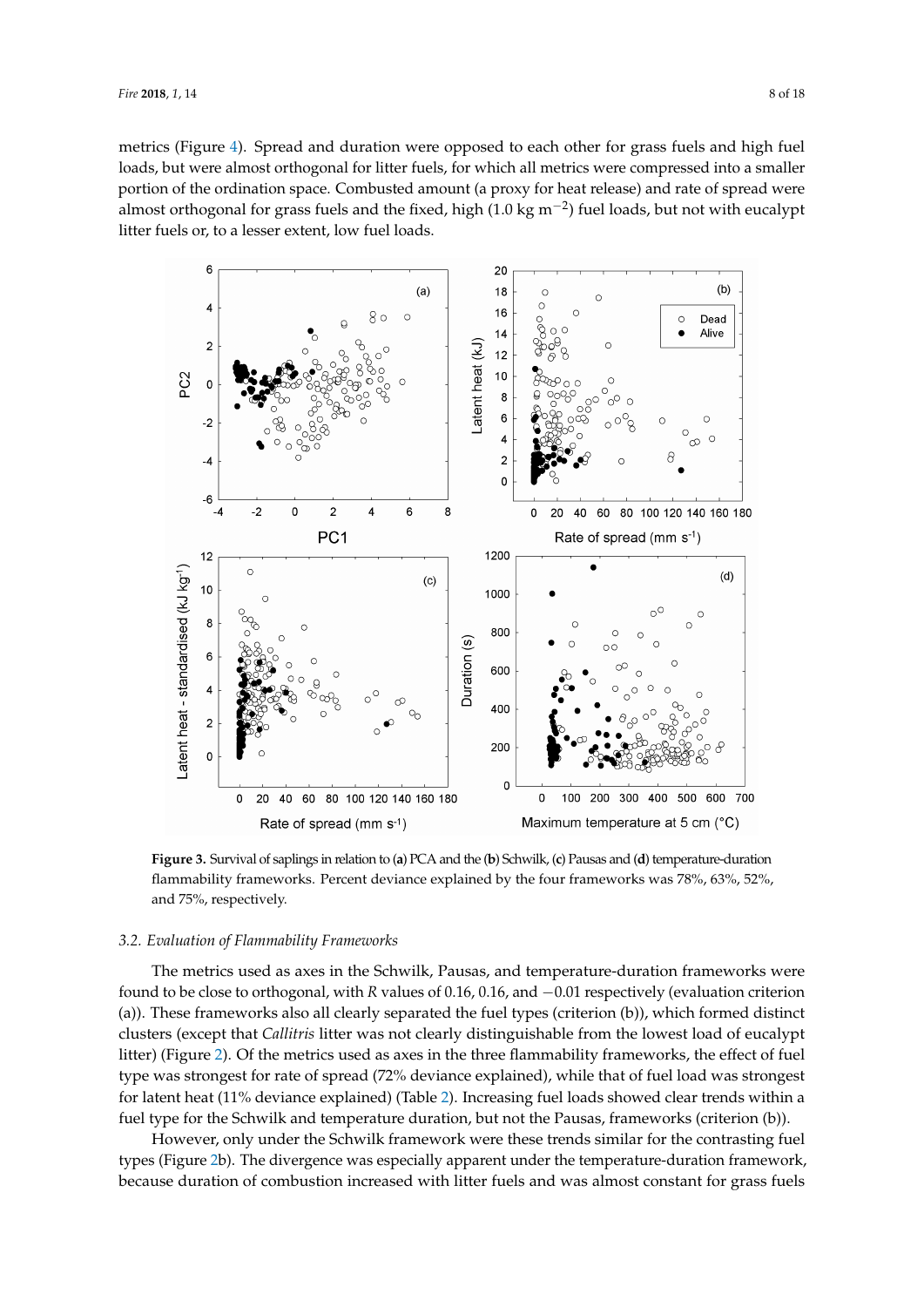(Figure 2d). Our generalized linear modelling thus showed strong support for an intera[ct](#page-6-0)ion between fuel type and fuel load (Table 2), with the [in](#page-9-0)teractive model ranked highest for all the metrics used as axes in the three flammability frameworks. The explanatory power of the interactive model was especially high for rate of spread (78% deviance explained), and maximum temperature at 5 cm (71% deviance explained) (Table 2). The pattern of results were easiest to interpret in the Schwil[k f](#page-9-0)ramework, because variation in the rate of spread axis corresponded primarily to fuel type and variation in the latent heat axis corresponded to fuel load. By contrast, in the temperature-duration framework, both axes were strongly influenced by both fuel type and load, complicating interpretation (criterion (c)).

All frameworks were useful in predicting sapling mortality (criterion (d)), and showed clear All frameworks were useful in predicting sapling mortality (criterion (d)), and showed clear clustering of surviving saplings (Figure 3). Relative to the tree-height-only model (7.4% deviance clustering of surviving saplings (Figur[e](#page-7-0) 3). Relative to the tree-height-only model (7.4% deviance explained), the temperature-duration framework explained 75% of the deviance in sapling mortality, explained), the temperature-duration framework explained 75% of the deviance in sapling mortality, compared with 63% by the Schwilk framework and only 52% by the two axes we considered of the compared with 63% by the Schwilk framework and only 52% by the two axes we considered of the Pausas framework. Pausas framework.

<span id="page-8-0"></span>

fuels only, (b) eucalypt litter fuels only, (c) fixed, low fuel load (0.24 kg m<sup>-2</sup>) only, and (d) fixed, high fuel load  $(1.0 \text{ kg m}^{-2})$  only. 'Comb' means combustion. Combustibility metrics are indicated by the red arrows, ignitability by the blue arrow, consumability by the green arrow, heat release by the pink arrows and sustainability by the black arrow. **Figure 4.** Variation in principal components analyses according to fuel type and fuel load. (**a**) grass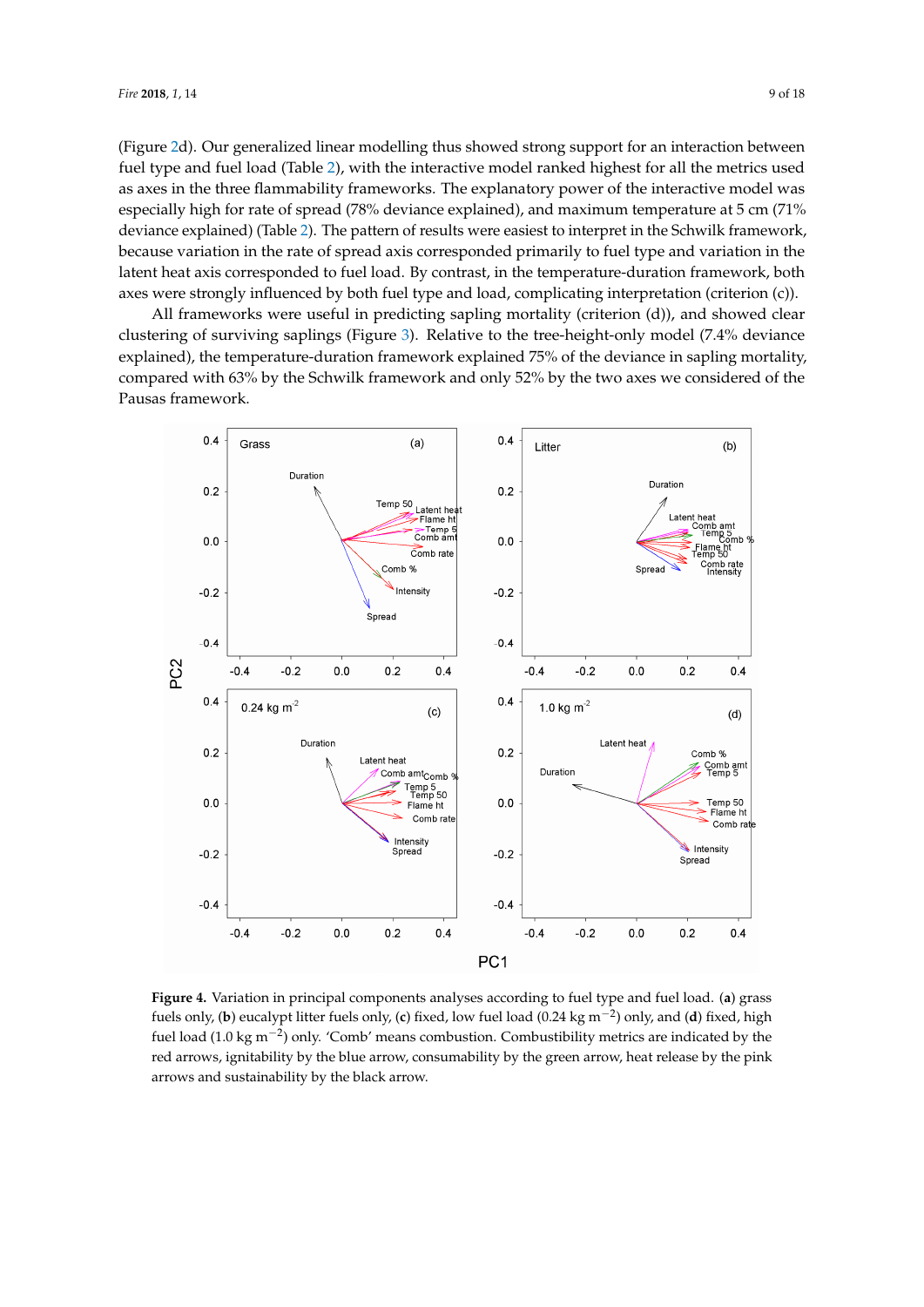<span id="page-9-0"></span>**Table 2.** The deviance explained by models containing fuel type, fuel load and their interaction, for the first two principal components of the flammability PCA. The deviance explained is relative to the null (intercept only) model, and the '\*' represents main effects and their interaction.  $w_i$  is the Akaike weight received by the global model (fuel type \* fuel load) in the candidate set containing models with all combinations of fuel type and fuel load.

|                           |                                            | Deviance Explained (%) |              |                     |                     |  |  |
|---------------------------|--------------------------------------------|------------------------|--------------|---------------------|---------------------|--|--|
| Flammability<br>Framework | Axis (as a Response Variable)              | Fuel<br>Type           | Fuel<br>Load | Fuel Type *<br>Load | $w_i$ -Global Model |  |  |
| PCA (this study)          | PC <sub>1</sub>                            | 51                     | 13           | 87                  | 1.00                |  |  |
|                           | PC <sub>2</sub>                            | 24                     | 7            | 50                  | 1.00                |  |  |
| Schwilk                   | Rate of spread                             | 72                     | 0.02         | 78                  | 0.70                |  |  |
|                           | Latent heat                                | 16                     | 11           | 48                  | 1.00                |  |  |
|                           | Rate of spread                             | 72                     | 0.02         | 78                  | 0.70                |  |  |
| Pausas                    | Latent heat, standardized for<br>fuel load | 32                     | 1            | 38                  | 0.98                |  |  |
| Temperature               | Maximum temperature at 5 cm                | 51                     | 3            | 71                  | 1.00                |  |  |
| duration (this study)     | Duration of flaming                        | 36                     | 3            | 57                  | 1.00                |  |  |

## **4. Discussion**

#### *4.1. Flammability Components and Metrics*

Our analysis revealed that the individual flammability metrics occupied a large part of the ordination plane, rather than clustering closely to the first two PCA axes. Notably, the flammability metrics are positioned in a broadly consistent way across a range of studies (Figures [1](#page-5-0) and [4](#page-8-0) of this study and [\[8,](#page-15-6)[10,](#page-15-8)[11,](#page-15-9)[13,](#page-15-12)[14,](#page-15-13)[26\]](#page-16-10)), with duration of combustion and rate of spread bracketing the combustibility, consumability and heat release metrics, as summarized in Figure [5.](#page-10-0) White and Zipperer [\[7\]](#page-15-5) included four heat release metrics under the flammability component 'sustainability' (area or volume consumed; total heat released; heat of combustion and oxygen index), but total heat release is a product of both rate of heat release (combustibility) and duration of heat release (sustainability), and this is reflected in the intermediate position that heat release and latent heat occupy in our PCAs.

Our results also suggest total heat release is an important and easily measured aspect of flammability that scales to both fuel load and consumability. Schwilk (2015) used heat release as one of two axis of a model that can summarize community-scale flammability and Pausas et al. (2017) used heat release (albeit standardized for fuel load) as one of three axes in their model of plant flammability. Building on these studies, we suggest heat release could be considered a key component of a fuel array, in addition the other accepted measures of 'ignitability', 'combustibility', 'sustainability' and 'consumability' in comparative ecological studies and quantification of fire hazard.The ecological importance of total heat release is apparent when considering a landscape with a heavy load of grassy fuels, which would score more highly on all flammability metrics than one with a sparse layer of the same grassy fuels.

Recognizing the nuanced relationships among flammability metrics is important for a more detailed understanding of community-scale flammability and the implications for ecology, evolutionary theory and for fire management [\[3,](#page-15-2)[6,](#page-15-10)[19,](#page-16-2)[22,](#page-16-6)[41\]](#page-17-3). For example, although rate of combustion and rate of spread were correlated, the relationship was not tight  $(r = 0.60)$ , and they have different ecological and management consequences. Rate of combustion drives flame height and maximum temperature, as shown by strong correlations among these metrics (*r* = 0.89 and 0.79 respectively). Rate of spread is important for fire-fighter safety and the ability of animals to escape the fire front. Another example is that maximum temperature at 50 cm height reflects the flame height and rate of combustion, whereas at 5 cm height (which is important for seeds on or near the soil surface [\[42\]](#page-17-4)) it is more closely related to the total heat released. Thus any of the spectrum of flammability metrics presented here could be relevant in particular circumstances.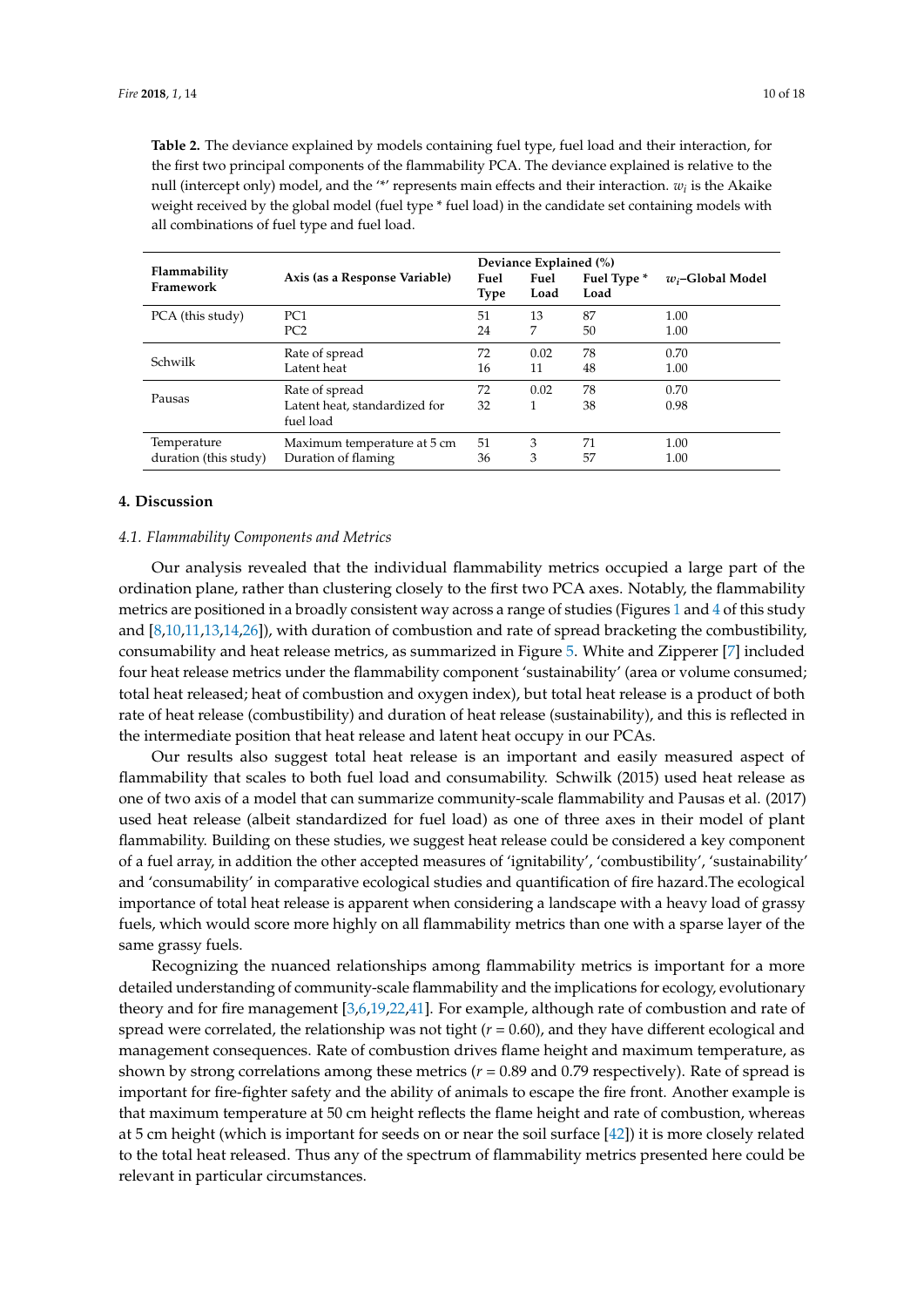<span id="page-10-0"></span>

**Figure 5.** Schematic diagram showing generalized relationships between flammability components (shaded areas), as well as the two axes of the Schwilk framework (dashed lines), plotted on the ordination space of the PCA of all the fuel types and loads (Figure [1\)](#page-5-0). The angles between the components vary according to the context of each study, but the relative positions are broadly consistent across studies (e.g., combustibility lies between duration and ignitability).

#### *4.2. Variation in Flammability Metrics and Flammability Frameworks*

The empirical data of Bowman and Prior [\[27\]](#page-16-11) enable evaluation of deductive conceptual models of flammability, such as the Schwilk and Pausas frameworks, as they apply to dry surface fuels. Our PCA of these data showed that a broad range of routinely measured flammability metrics can be described by two major axes, which clearly segregated variation in fuel type and fuel load, as well as fire severity as measured by sapling mortality. Therefore, in principle it is possible to describe flammability according to a two dimensional framework.

Schwilk's two proposed axes of flammability, namely rate of spread/ intensity and total heat release, aligned reasonably well with the two principal components extracted by the PCA. The rate of spread axis was primarily influenced by fuel type, while total heat release was constrained by fuel load and consumability. Although rate of spread and total heat release were not the metrics most closely aligned with the principal components of the PCA, they have the practical advantage that fuel load directly constrains total heat release but has very little influence on rate of spread. Thus the rate of spread axis captures an inherent property of the fuel, almost independent of fuel load, whereas total heat release is fundamentally influenced by the amount of fuel present. It is also worth noting that under both Schwilk and Pausas frameworks, for a given amount of fuel combusted, the concept of 'flammability' simplifies to rate of spread, a key ignitability metric for plant communities [\[6\]](#page-15-10). This is very much in keeping with the everyday use of the term 'flammable' to mean 'ignitable'.

The Schwilk and Pausas frameworks could be regarded as complementary—the Schwilk framework is more appropriate for conceptualizing community-scale flammability, and the Pausas framework may better describe the inherent flammability of its constituent fuels. We note that while Pausas et al. explicitly derived their framework at the scale of the individual plant, they do attempt to apply it to the community scale. Our analysis shows stronger support for the Schwilk than the Pausas framework, at least at the scale of community-scale flammability, for two reasons. First, there is no need to add an ignitability axis because rate of spread is correlated with time to ignition [\[11,](#page-15-9)[25\]](#page-16-9),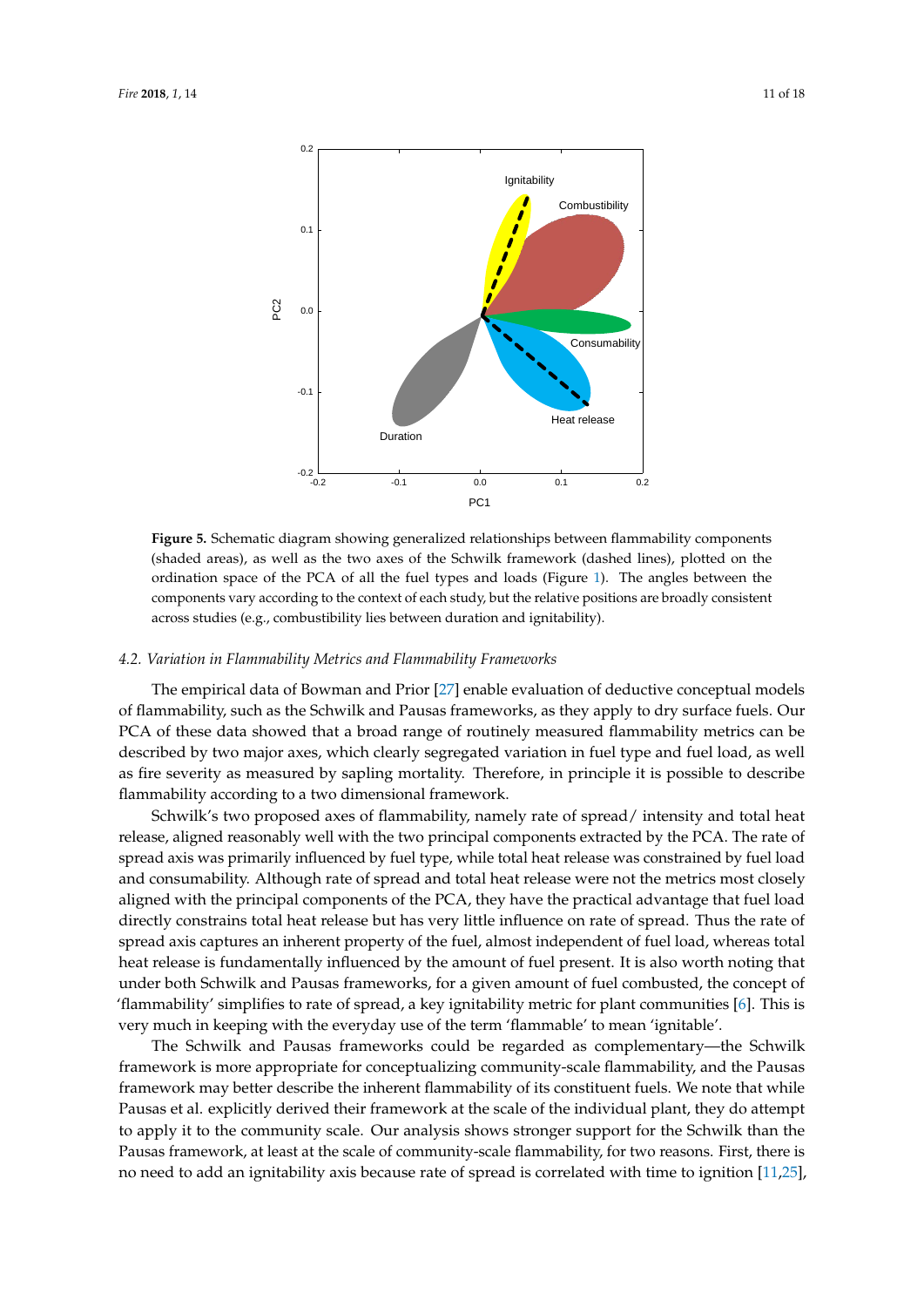and this can indeed be regarded as an ignitability metric at a landscape scale [\[6\]](#page-15-10). Second, total heat release standardized for fuel loads provided little information that was not already captured by rate of spread, whereas unstandardized heat release (as used by Schwilk) describes a very important aspect of fire, albeit not of the inherent flammability of the fuel itself. For fine, dry fuels, heat of combustion and consumability (captured by Pausas's standardized heat release axis) typically vary less than fuel load, so the heat release axis of the Schwilk framework should offer better separation of fuels and prediction of their ecological effects. Indeed, sapling mortality was predicted more accurately by the other frameworks than by the Pausas one [\[6\]](#page-15-10).

The temperature-duration framework had axes that were closely related to PC1 and PC2, and thus responded strongly to variation in fuel type and fuel load. It also better predicted sapling mortality than did the Schwilk or Pausas frameworks. Its disadvantage relative to the Schwilk framework is that both axes are strongly influenced by fuel type and fuel load, whereas the Schwilk framework largely separates these influences (Figure [2\)](#page-6-0). We consider the slightly higher explanatory power of the temperature-duration framework relative to the Schwilk framework is outweighed by the benefits the Schwilk framework provides in interpreting the effects of fuel type and fuel load on community-level flammability.

We illustrate how a two-dimensional framework can depict flammability by applying the Schwilk framework to four north Australian ecosystems with contrasting fire regimes: (i) eucalypt savannas with a native grass understorey (ii) eucalypt savannas with an understorey of exotic Gamba grass (*Andropogon gayanus*), (iii) shrublands, and (iv) *Callitris* woodland (Figure [6\)](#page-12-0). The three native ecosystems are all important because of their scale, and the biodiversity they harbor, while the eucalypt savanna with a Gamba grass understorey provides an important example of how dramatically ecosystems can be transformed by an exotic species. Tropical eucalypt savannas occupy more than one million km<sup>2</sup>, or about 14% of Australia's land area [\[43,](#page-17-5)[44\]](#page-17-6), and there is concern about invasion of high biomass introduced African grasses such as Gamba grass within this ecosystem. Shrublands are the dominant ecosystem in much of arid Australia, occupying about 25% of the continent [\[45\]](#page-17-7). *C. intratropica* is found in small patches widely scattered across much of tropical Australia [\[46\]](#page-17-8), in addition to the 34,000 km<sup>2</sup> of *Callitris* forests and woodland in temperate Australia [\[47\]](#page-17-9). The flammability of eucalypt savannas with an understorey of Gamba grass is extremely high, because there is both high rate of spread and large heat release due to extremely high loads of consumable fuel [\[48\]](#page-17-10). Eucalypt savannas with a native grass understorey are less flammable because fuel loads and rates of spread are lower [\[48](#page-17-10)[,49\]](#page-17-11), but their flammability can nonetheless be classed as high. Shrublands typically have higher near-surface fuel loads than grassy eucalypt savannas, and can sustain near-surface crown fires with higher rates of spread than fires in eucalypt litter, so shrubland flammability can be considered high. The very low flammability of *Callitris* litter is also apparent in this diagram. These four ecosystems therefore present strongly contrasting flammabilities, and need to be managed accordingly. For example, the long-term survival of many *C. intratropica* stands in northern Australia depends on maintaining the integrity of their canopy through protecting them from crown fires [\[30\]](#page-16-19). There is also a pressing need to control the spread of Gamba grass to prevent the decline of savanna trees, as fires fuelled by this high biomass grass kill even fire-adapted eucalypts [\[48\]](#page-17-10).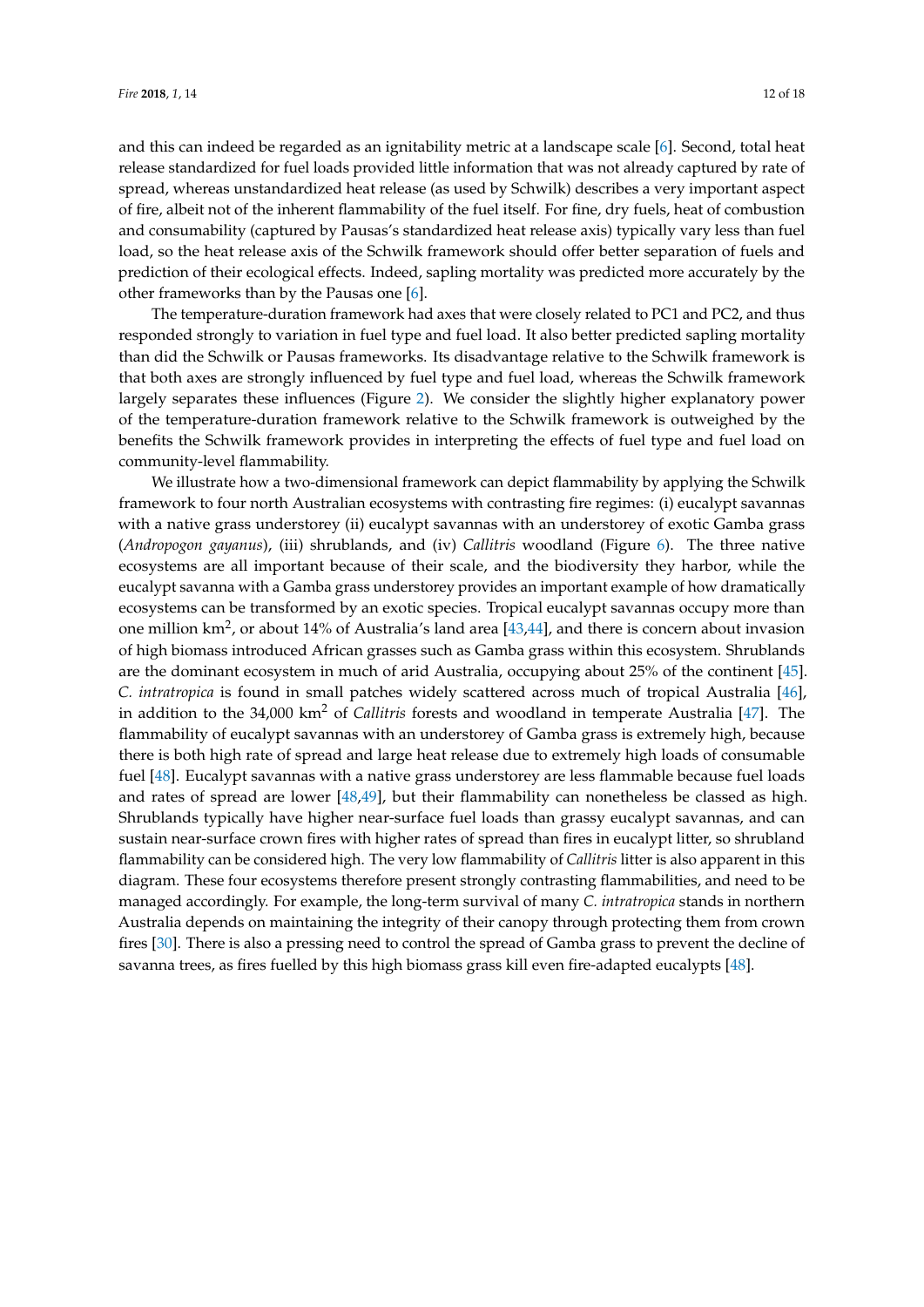<span id="page-12-0"></span>

**Figure 6.** (**a**) Ecosystem flammability plotted according to the Schwilk framework [\[22\]](#page-16-6), using north Australian examples. Values are for surface fires and are indicative, based on the results from this study and  $[48–52]$  $[48–52]$ . In all cases we assume low wind speeds  $(210 \text{ km/h})$ , dry fuels, and consumption levels as follows: grassy savanna fuels 98% (this study), eucalypt litter 80% (this study) and shrubs 50% [\[53\]](#page-17-13). (**b**) The Pausas et al. framework [\[3\]](#page-15-2), showing their three flammability 'strategies': nonflammable, hot flammable and fast flammable. The pale colors show their posited locations in their ordination space. Dashed arrows point to the location (in deeper colors) where our results indicate these 'strategies' lie. Note that Pausas et al. standardized heat release to fuel mass (the units here are as presented by them), whereas Schwilk used total heat release (which we have standardized for ground area).

#### *4.3. Landscape Flammability and Evolutionary Strategies*

Our study showed that fuel type (grass vs. litter) is a key driver of flammability, and under our experimental conditions, it was more important than fuel load in determining how fine surface fuels burn. Fuel type affected all flammability metrics, and alone accounted for 51% of the variance in PC1 and 24% in PC2. In addition, the effects of increasing fuel load were different for the contrasting fuel types – for grass, there was a large increase in maximum temperature, but this was not so pronounced for eucalypt litter. Conversely, duration of flaming combustion was sensitive to fuel load for eucalypt litter, but not for grass.

Some researchers have hypothesized that plant traits that promote a fast rate of fire spread could have evolved to protect plants by minimizing times to which they are exposed to heat [\[3](#page-15-2)[,54\]](#page-17-14). However, we found a positive, albeit modest, relationship between rate of spread and total heat release (amount consumed), especially in eucalypt litter fuels (*r* = 0.37 overall, 0.54 in eucalypt litter fuels), consistent with the observation that rate of spread is positively correlated with the amount of fine fuel in eucalypt forests [\[55\]](#page-17-15). Although rate of spread was weakly and negatively correlated with duration of flaming (*r* = −0.31 overall), we consider this unlikely to outweigh the higher maximum temperatures, flame heights and intensities also associated with a fast rate of spread. We therefore found little support for a protective effect of a fast rate of spread in this study system.

Our results do not support the three flammability strategies proposed by Pausas et al. [\[3\]](#page-15-2). Completely combusted grass (their 'fast flammable' fuel strategy) results in heat release as high as that of eucalypt litter (their 'hot flammable' strategy), and much higher than *Callitris* litter (their 'nonflammable' strategy) (Figure [6b](#page-12-0)). Moreover, the maximum temperature, intensity and flame height were all considerably higher for grass than eucalypt litter fuels, undermining their notion that litter fires are particularly 'hot'. Importantly, the fast rate of spread characteristic of grass fuels did not reduce the duration of high temperatures to which plants were exposed at either 5 cm or 50 cm height. We acknowledge that the interrelationships among flammability components could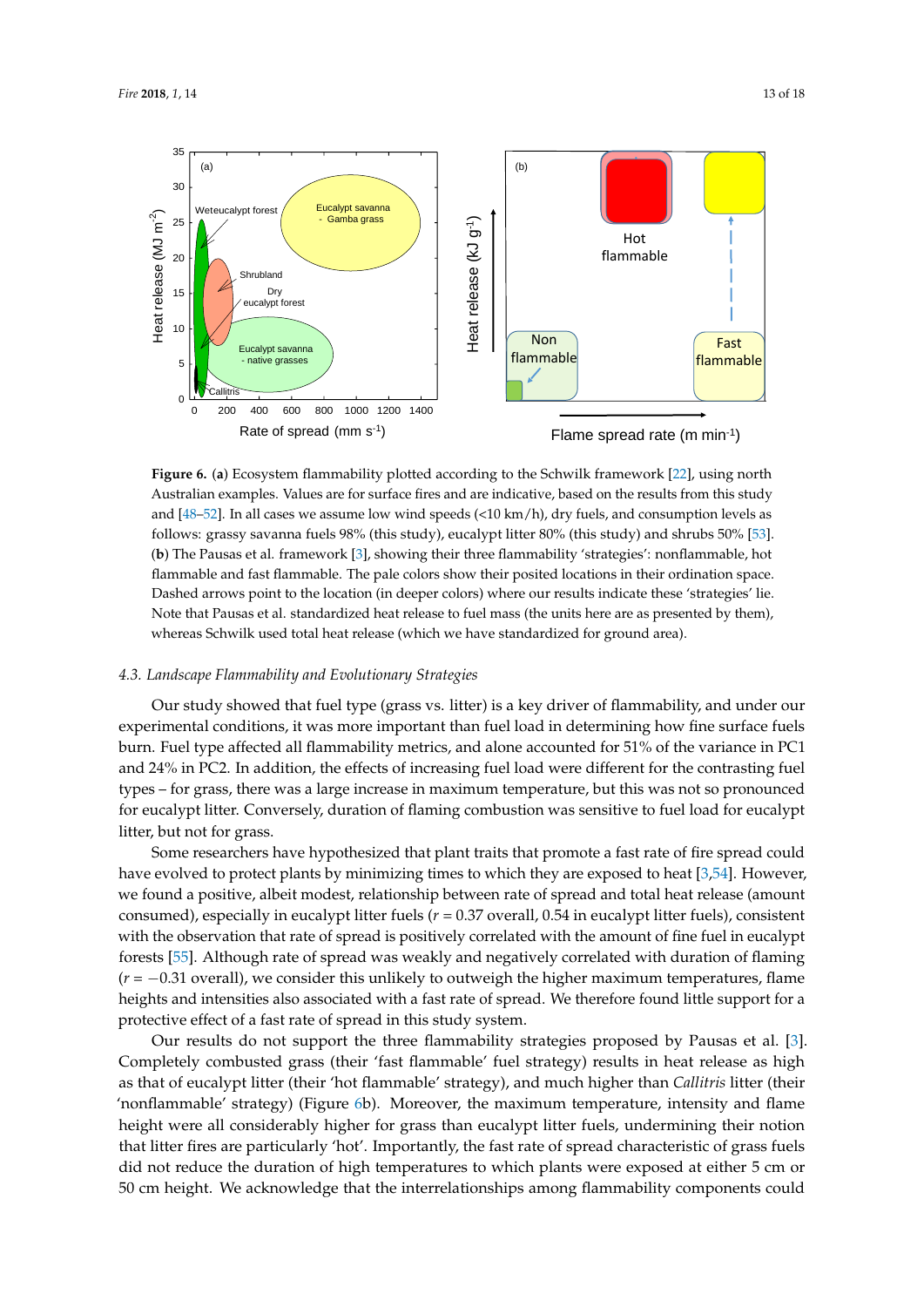be different with coarser fuels or during smoldering combustion than with the fine surface fuels used in this study. Regardless, grass fuels—which are the prevailing fuel type across most of the Australian continent [\[56\]](#page-17-16)—represent the most combustible form of biomass. This draws into question Pausas et al.'s notion [\[3\]](#page-15-2) that combusting 'nonflammable' plants could generate as much heat as burning an equivalent mass of grass (as implied by their Figure [1\)](#page-5-0).

#### **5. Conclusions**

Research on flammability has been handicapped by unclear definitions of flammability, and the fact it has several partially correlated components, which in turn have various associated metrics. Schwilk [\[22\]](#page-16-6) has identified two key metrics (rate of spread and total heat release) that can be successfully used as a framework to describe the flammability of varying loads of contrasting fuels. Using an experimental approach, we have demonstrated its utility for describing flammability of surface fuels in some important flammable ecosystems. However, for forested ecosystems that are subject to canopy fires a far more complex experimental approach is required to describe and test conceptual models of community flammability. Describing flammability according to only two axes facilitates modelling for fire and ecosystem management purposes, and exploration of evolutionary relationships, and is recommended where a simple quantitative approach is paramount. We also found merit in recognizing the traditional flammability components of ignitability, combustibility, consumability and sustainability, as well as total heat release, which allows for the key role of fuel load in determining community flammability.

**Author Contributions:** D.B. and B.M. conceived and designed the experiments; L.P. analyzed the data; L.P. led the writing, with substantial contributions from D.B and B.M.

**Acknowledgments:** We thank Cédric Haverkamp and Karl Rann for fieldwork under difficult conditions. This project was funded by an Australian Research Council grant (DP150101777).

**Conflicts of Interest:** The authors declare no conflicts of interest.

#### <span id="page-13-0"></span>**Appendix A**

**Table A1.** Summary of modelling to determine the relative influence of fuel treatment (the 11 fuel type and load combinations), air temperature, vapor pressure deficit and wind speed on combustion. *w+* values for the model terms were calculated using all-subsets regression. Values >0.73 were considered statistically important [\[57\]](#page-17-17), and are shown in bold.

|                                | Response Variable      |      |  |  |  |
|--------------------------------|------------------------|------|--|--|--|
|                                | PC <sub>1</sub>        | PC2  |  |  |  |
| Model term                     | $uv+$                  |      |  |  |  |
| Fuel treatment                 | 1.00                   | 1.00 |  |  |  |
| Air temperature                | 0.70                   | 0.32 |  |  |  |
| Vapor pressure deficit         | 0.99                   | 0.73 |  |  |  |
| Wind speed                     | 0.28                   | 0.94 |  |  |  |
|                                | Deviance Explained (%) |      |  |  |  |
| Model with all terms           | 90                     | 56   |  |  |  |
| Fuel only model (categorical)  | 88                     | 54   |  |  |  |
| Fuel type * load (interactive) | 87                     | 50   |  |  |  |

For both PC1 and PC2 we constructed candidate model sets containing all possible combinations of the four explanatory variables 'fuel treatment', 'ambient temperature', 'vapor pressure deficit' and 'wind speed', without interactions. For each explanatory variable we calculated *w+* as the summed Akaike weight (*w<sup>i</sup>* ) of all models containing that variable [\[58\]](#page-17-18). The *w+* values apply to the model with 'fuel' as a categorical variable (11 treatments), but the deviance explained by the interactive model (fuel load \* type) is shown for comparison.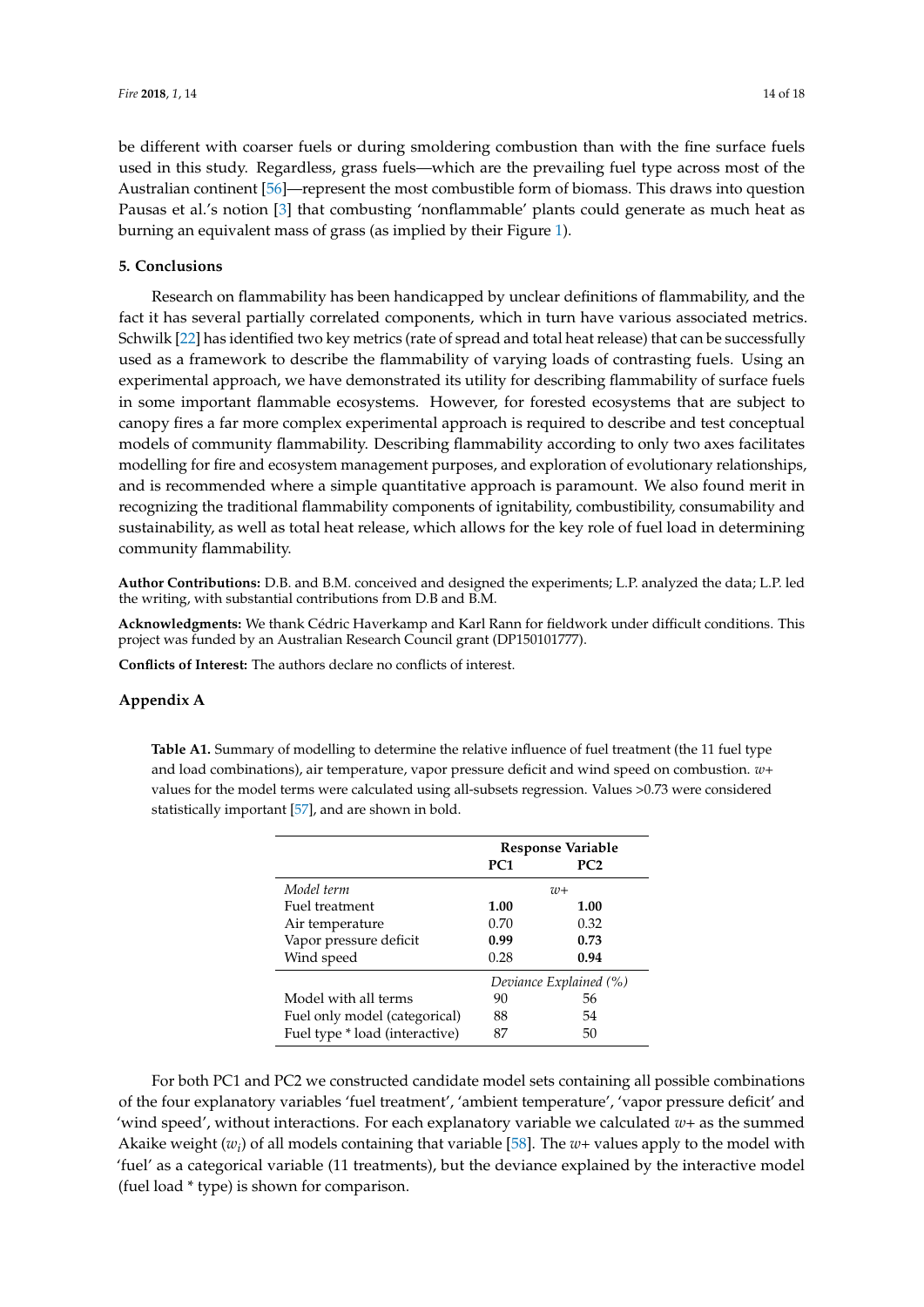#### *Fire* **2018**, *1*, 14 15 of 18

## **Appendix B**

**Table A2.** Correlation matrix for selected flammability metrics. PC1 and PC2 are the first and second principal components of the PCA, Fuel.BD is bulk density, Comb.amt is amount consumed, LH.std is latent heat standardized for fuel load, Area.pc is percent area burnt, Comb.rate is rate of combustion, T5.max and T50.max are maximum temperatures at 5 cm and 50 cm height, respectively.

<span id="page-14-0"></span>

|                 | PC <sub>1</sub> | PC <sub>2</sub> | <b>Fuel load</b> | Fuel.BD | Comb.amt | Latent.heat | LH.std  | Area.pc | T5.max  | $T50$ .max | Flame.ht | Comb.rate | Spread.rate Intensity |         |
|-----------------|-----------------|-----------------|------------------|---------|----------|-------------|---------|---------|---------|------------|----------|-----------|-----------------------|---------|
| PC <sub>1</sub> | 1.00            | 0.00            | 0.35             | $-0.47$ | 0.88     | 0.70        | 0.54    | 0.81    | 0.89    | 0.84       | 0.92     | 0.92      | 0.64                  | 0.73    |
| PC <sub>2</sub> | 0.00            | 1.00            | $-0.26$          | 0.06    | $-0.35$  | $-0.57$     | $-0.46$ | $-0.18$ | $-0.25$ | $-0.01$    | 0.08     | 0.20      | 0.55                  | 0.45    |
| Fuel load       | 0.35            | $-0.26$         | 1.00             | 0.41    | 0.59     | 0.48        | $-0.03$ | 0.01    | 0.29    | 0.31       | 0.27     | 0.37      | 0.04                  | 0.25    |
| Fuel.BD         | $-0.47$         | 0.06            | 0.41             | 1.00    | $-0.34$  | $-0.28$     | $-0.46$ | $-0.62$ | $-0.47$ | $-0.37$    | $-0.45$  | $-0.37$   | $-0.32$               | $-0.28$ |
| Comb.amt        | 0.88            | $-0.35$         | 0.59             | $-0.34$ | 1.00     | 0.83        | 0.50    | 0.72    | 0.84    | 0.69       | 0.74     | 0.77      | 0.37                  | 0.53    |
| Latent.heat     | 0.70            | $-0.57$         | 0.48             | $-0.28$ | 0.83     | 1.00        | 0.76    | 0.56    | 0.72    | 0.56       | 0.56     | 0.51      | 0.16                  | 0.29    |
| LH.std          | 0.54            | $-0.46$         | $-0.03$          | $-0.46$ | 0.50     | 0.76        | 1.00    | 0.66    | 0.62    | 0.40       | 0.44     | 0.31      | 0.16                  | 0.15    |
| Area.pc         | 0.81            | $-0.18$         | 0.01             | $-0.62$ | 0.72     | 0.56        | 0.66    | 1.00    | 0.82    | 0.58       | 0.71     | 0.65      | 0.47                  | 0.43    |
| $T5$ .max       | 0.89            | $-0.25$         | 0.29             | $-0.47$ | 0.84     | 0.72        | 0.62    | 0.82    | 1.00    | 0.68       | 0.76     | 0.73      | 0.43                  | 0.50    |
| $T50$ .max      | 0.84            | $-0.01$         | 0.31             | $-0.37$ | 0.69     | 0.56        | 0.40    | 0.58    | 0.68    | 1.00       | 0.88     | 0.79      | 0.37                  | 0.48    |
| Flame.ht        | 0.92            | 0.08            | 0.27             | $-0.45$ | 0.74     | 0.56        | 0.44    | 0.71    | 0.76    | 0.88       | 1.00     | 0.89      | 0.51                  | 0.59    |
| Comb.rate       | 0.92            | 0.20            | 0.37             | $-0.37$ | 0.77     | 0.51        | 0.31    | 0.65    | 0.73    | 0.79       | 0.89     | 1.00      | 0.60                  | 0.69    |
| Spread.rate     | 0.64            | 0.55            | 0.04             | $-0.32$ | 0.37     | 0.16        | 0.16    | 0.47    | 0.43    | 0.37       | 0.51     | 0.60      | 1.00                  | 0.91    |
| Intensity       | 0.73            | 0.45            | 0.25             | $-0.28$ | 0.53     | 0.29        | 0.15    | 0.43    | 0.50    | 0.48       | 0.59     | 0.69      | 0.91                  | 1.00    |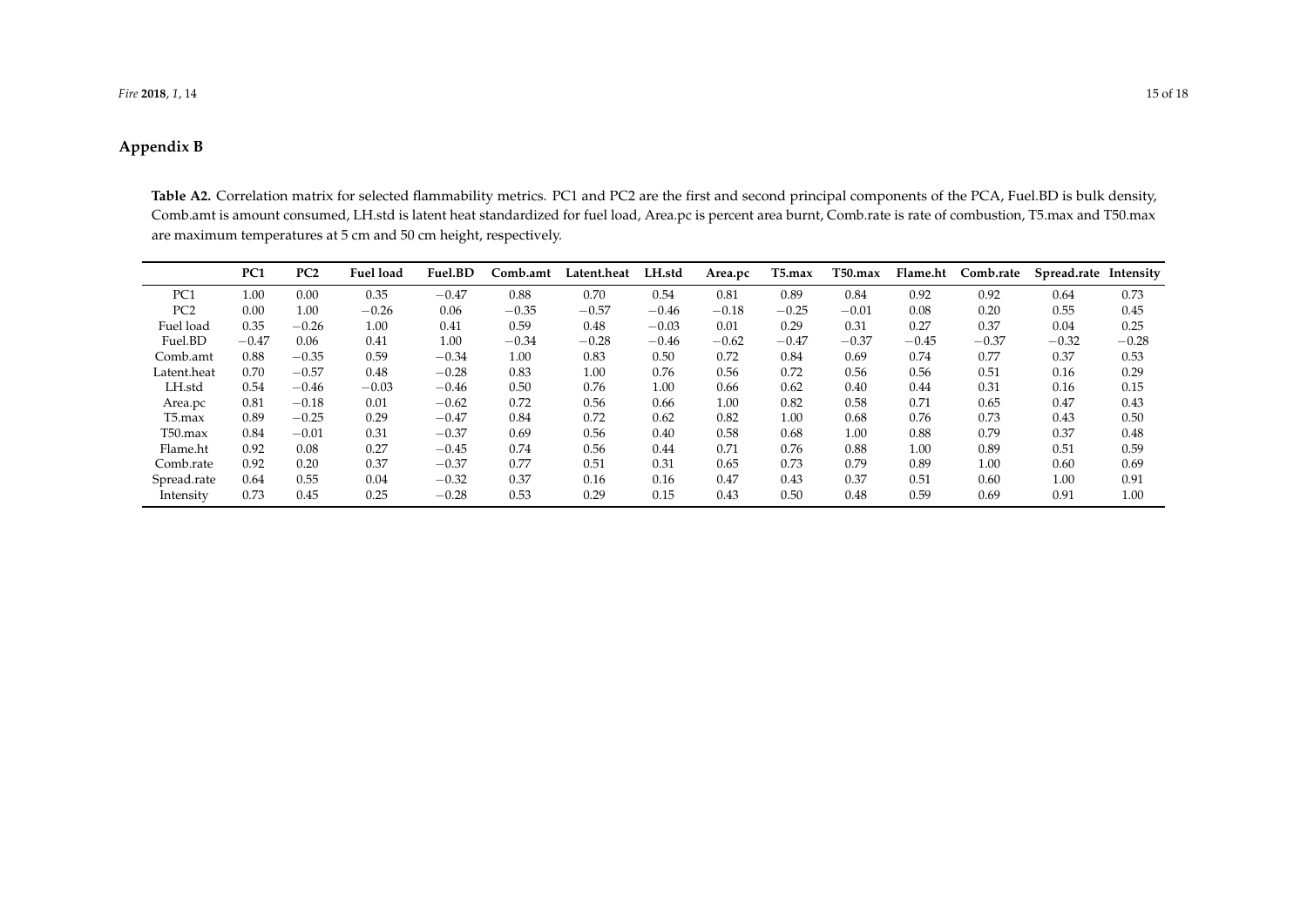## **Appendix C**

<span id="page-15-11"></span>**Table A3.** Results of principal components analysis, showing standard deviation, proportion of variance explained, and variable loadings for the first two principal components, PC1 and PC2. The remaining principal components had a standard deviation <1.0, so were not considered statistically important [\[34\]](#page-16-15).

|                        | PC <sub>1</sub> | PC2      |  |  |
|------------------------|-----------------|----------|--|--|
| Standard deviation     | 2.463           | 1.316    |  |  |
| Proportion of variance | 0.607           | 0.173    |  |  |
| Flammability metrics   | Loadings        |          |  |  |
| Combusted amount       | 0.358           | $-0.265$ |  |  |
| Latent heat            | 0.284           | $-0.435$ |  |  |
| Combusted percent      | 0.329           | $-0.139$ |  |  |
| Temperature at 5 cm    | 0.360           | $-0.189$ |  |  |
| Temperature at 50 cm   | 0.339           | $-0.005$ |  |  |
| Flame height           | 0.373           | 0.058    |  |  |
| Combustion rate        | 0.373           | 0.154    |  |  |
| Rate of spread         | 0.260           | 0.421    |  |  |
| Intensity              | 0.294           | 0.345    |  |  |
| Duration of flaming    | -0.072          | $-0.602$ |  |  |

## **References**

- <span id="page-15-0"></span>1. Sullivan, A.L. Inside the inferno: Fundamental processes of wildland fire behaviour. 1. Combustion chemistry and heat release. *Curr. For. Rep.* **2017**, *3*, 132–149. [\[CrossRef\]](http://dx.doi.org/10.1007/s40725-017-0057-0)
- <span id="page-15-1"></span>2. Sullivan, A.L. Inside the inferno: Fundamental processes of wildland fire behaviour. 2. Heat transfer and interactions. *Curr. For. Rep.* **2017**, *3*, 150–171. [\[CrossRef\]](http://dx.doi.org/10.1007/s40725-017-0058-z)
- <span id="page-15-2"></span>3. Pausas, J.G.; Keeley, J.E.; Schwilk, D.W. Flammmability as an ecological and evolutionary driver. *J. Ecol.* **2017**, *105*, 289–297. [\[CrossRef\]](http://dx.doi.org/10.1111/1365-2745.12691)
- <span id="page-15-3"></span>4. McCarthy, G.J.; Tolhurst, K.G.; Chatto, K. *Overall Fuel Hazard Guide*, 3rd ed.; Department of Natural Resources and Environment: East Melbourne, Australia, 1999.
- <span id="page-15-4"></span>5. Anderson, H.E. Forest fuel ignitibility. *Fire Tech.* **1970**, *6*, 312–319. [\[CrossRef\]](http://dx.doi.org/10.1007/BF02588932)
- <span id="page-15-10"></span>6. Gill, A.M.; Zylstra, P. Flammability of Australian forests. *Aust. For.* **2005**, *68*, 87–93. [\[CrossRef\]](http://dx.doi.org/10.1080/00049158.2005.10674951)
- <span id="page-15-5"></span>7. White, R.H.; Zipperer, W.C. Testing and classification of individual plants for fire behaviour: Plant selection for the wildland-urban interface. *Int. J. Wildland Fire* **2010**, *19*, 213–227. [\[CrossRef\]](http://dx.doi.org/10.1071/WF07128)
- <span id="page-15-6"></span>8. Simpson, K.J.; Ripley, B.S.; Christin, P.-A.; Belcher, C.M.; Lehmann, C.E.R.; Thomas, G.H.; Osborne, C.P. Determinants of flammability in savanna grass species. *J. Ecol.* **2016**, *104*, 138–148. [\[CrossRef\]](http://dx.doi.org/10.1111/1365-2745.12503) [\[PubMed\]](http://www.ncbi.nlm.nih.gov/pubmed/26877549)
- <span id="page-15-7"></span>9. Padullés Cubino, J.; Buckley, H.L.; Day, N.J.; Pieper, R.; Curran, T.J. Community-level flammability declines over 25 years of plant invasion in grasslands. *J. Ecol.* **2018**. [\[CrossRef\]](http://dx.doi.org/10.1111/1365-2745.12933)
- <span id="page-15-8"></span>10. De Magalhães, R.M.Q.; Schwilk, D.W. Leaf traits and litter flammability: Evidence for non-additive mixture effects in a temperate forest. *J. Ecol.* **2012**, *100*, 1153–1163.
- <span id="page-15-9"></span>11. Prior, L.D.; Murphy, B.P.; Williamson, G.J.; Cochrane, M.A.; Jolly, W.M.; Bowman, D.M.J.S. Does inherent flammability of grass and litter fuels contribute to continental patterns of landscape fire activity? *J. Biogeogr.* **2017**, *44*, 1225–1238. [\[CrossRef\]](http://dx.doi.org/10.1111/jbi.12889)
- 12. Madrigal, J.; Marino, E.; Guijarro, M.; Hernando, C.; Diez, C. Evaluation of the flammability of gorse (ulex europaeus l.) managed by prescribed burning. *Ann. For. Sci.* **2012**, *69*, 387–397. [\[CrossRef\]](http://dx.doi.org/10.1007/s13595-011-0165-0)
- <span id="page-15-12"></span>13. Fréjaville, T.; Curt, T.; Carcaillet, C. Bark flammability as a fire-response trait for subalpine trees. *Front. Plant Sci.* **2013**, *4*, 466. [\[CrossRef\]](http://dx.doi.org/10.3389/fpls.2013.00466) [\[PubMed\]](http://www.ncbi.nlm.nih.gov/pubmed/24324473)
- <span id="page-15-13"></span>14. Clarke, P.J.; Prior, L.D.; French, B.J.; Vincent, B.; Knox, K.J.E.; Bowman, D.M.J.S. Using a rainforest-flame forest mosaic to test the hypothesis that leaf and litter fuel flammability is under natural selection. *Oecologia* **2014**, *176*, 1123–1133. [\[CrossRef\]](http://dx.doi.org/10.1007/s00442-014-3071-y) [\[PubMed\]](http://www.ncbi.nlm.nih.gov/pubmed/25234374)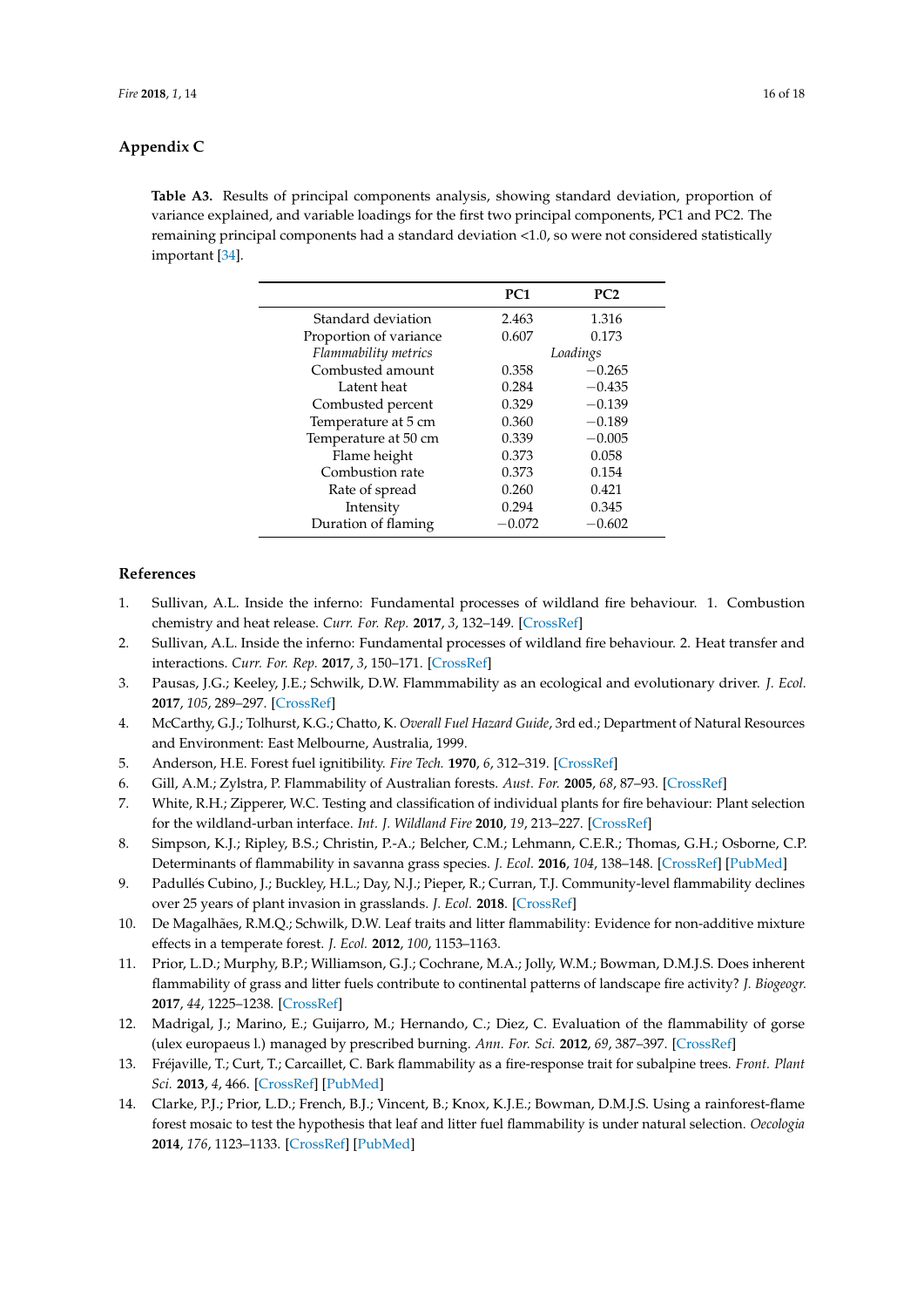- 15. Blauw, L.G.; Wensink, N.; Bakker, L.; van Logtestijn, R.S.P.; Aerts, R.; Soudzilovskaia, N.A.; Cornelissen, J.H.C. Fuel moisture content enhances nonadditive effects of plant mixtures on flammability and fire behavior. *Ecol. Evol.* **2015**, *5*, 3830–3841. [\[CrossRef\]](http://dx.doi.org/10.1002/ece3.1628) [\[PubMed\]](http://www.ncbi.nlm.nih.gov/pubmed/26380709)
- <span id="page-16-0"></span>16. Bowman, D.M.J.S.; Haverkamp, C.; Rann, K.D.; Prior, L.D. Differential demographic filtering by surface fires: How fuel type and fuel load affect sapling mortality of an obligate seeder savanna tree. *J. Ecol.* **2018**, *106*, 1010–1022. [\[CrossRef\]](http://dx.doi.org/10.1111/1365-2745.12819)
- <span id="page-16-1"></span>17. Madrigal, J.; Hernando, C.; Guijarro, M.; Diez, C.; Marino, E.; de Castro, A.J. Evaluation of forest fuel flammability and combustion properties with an adapted mass loss calorimeter device. *J. Fire Sci.* **2009**, *27*, 323–342. [\[CrossRef\]](http://dx.doi.org/10.1177/0734904109102030)
- <span id="page-16-4"></span>18. Jaureguiberry, P.; Bertone, G.; Diaz, S. Device for the standard measurement of shoot flammability in the field. *Austral Ecol.* **2011**, *36*, 821–829. [\[CrossRef\]](http://dx.doi.org/10.1111/j.1442-9993.2010.02222.x)
- <span id="page-16-2"></span>19. Bowman, D.M.J.S.; French, B.J.; Prior, L.D. Have plants evolved to self-immolate? *Front. Plant Sci.* **2014**, *5*, 590. [\[CrossRef\]](http://dx.doi.org/10.3389/fpls.2014.00590)
- <span id="page-16-3"></span>20. Dickinson, K.J.M.; Kirkpatrick, J.B. The flammability and energy content of some important plant species and fuel components in the forests of southeastern tasmania. *J. Biogeogr.* **1985**, *12*, 121–134. [\[CrossRef\]](http://dx.doi.org/10.2307/2844836)
- <span id="page-16-5"></span>21. Wyse, S.V.; Perry, G.L.W.; O'Connell, D.M.; Holland, P.S.; Wright, M.J.; Hosted, C.L.; Whitelock, S.L.; Geary, I.J.; Maurin, K.J.L.; Curran, T.J. A quantitative assessment of shoot flammability for 60 tree and shrub species supports rankings based on expert opinion. *Int. J. Wildland Fire* **2016**, *25*, 466–477.
- <span id="page-16-6"></span>22. Schwilk, D.W. Dimensions of plant flammability. *New Phytol.* **2015**, *206*, 486–488. [\[CrossRef\]](http://dx.doi.org/10.1111/nph.13372) [\[PubMed\]](http://www.ncbi.nlm.nih.gov/pubmed/25800615)
- <span id="page-16-7"></span>23. Trollope, W.S.W.; Trollope, L.A.; Potgieter, A.F.L.; Zambatis, N. Safari-92 characterization of biomass and fire behavior in the small experimental burns in the Kruger National Park. *J. Geophys. Res.-Atmos.* **1996**, *101*, 23531–23539. [\[CrossRef\]](http://dx.doi.org/10.1029/96JD00691)
- <span id="page-16-8"></span>24. Boundy, B.; Diegel, S.W.; Wright, L.; Davis, S.C. *Biomass Energy Data Book*, 4th ed.; Oak Ridge National Laboratory: Oak Ridge, TN, USA, 2011.
- <span id="page-16-9"></span>25. Curt, T.; Schaffhauser, A.; Borgniet, L.; Dumas, C.; Esteve, R.; Ganteaume, A.; Jappiot, M.; Martin, W.; N'Diaye, A.; Poilvet, B. Litter flammability in oak woodlands and shrublands of southeastern France. *For. Ecol. Manag.* **2011**, *261*, 2214–2222. [\[CrossRef\]](http://dx.doi.org/10.1016/j.foreco.2010.12.002)
- <span id="page-16-10"></span>26. Cornwell, W.K.; Elvira, A.; van Kempen, L.; van Logtestijn, R.S.P.; Aptroot, A.; Cornelissen, J.H.C. Flammability across the gymnosperm phylogeny: The importance of litter particle size. *New Phytol.* **2015**, *206*, 672–681. [\[CrossRef\]](http://dx.doi.org/10.1111/nph.13317) [\[PubMed\]](http://www.ncbi.nlm.nih.gov/pubmed/25675853)
- <span id="page-16-11"></span>27. Bowman, D.M.J.S.; Prior, L.D. Data from: Differential demographic filtering by surface fires: How fuel type and fuel load affect sapling mortality of an obligate seeder savanna tree. *Figshare* **2017**. [\[CrossRef\]](http://dx.doi.org/10.6084/m9.Figshare.4903115)
- <span id="page-16-12"></span>28. Bureau of Meteorology Climate Statistics for Australian Locations. Darwin Airport. Available online: [http://www.bom.gov.au/climate/averages/tables/cw\\_014015.shtml](http://www.bom.gov.au/climate/averages/tables/cw_014015.shtml) (accessed on 9 June 2015).
- <span id="page-16-13"></span>29. Bowman, D.M.J.S.; Wilson, B.A. Fuel characteristics of coastal monsoon forests, northern territory, australia. *J. Biogeogr.* **1988**, *15*, 807–817. [\[CrossRef\]](http://dx.doi.org/10.2307/2845341)
- <span id="page-16-19"></span>30. Trauernicht, C.; Murphy, B.P.; Portner, T.E.; Bowman, D.M.J.S. Tree cover-fire interactions promote the persistence of a fire-sensitive conifer in a highly flammable savanna. *J. Ecol.* **2012**, *100*, 958–968. [\[CrossRef\]](http://dx.doi.org/10.1111/j.1365-2745.2012.01970.x)
- 31. Bowman, D.M.J.S.; MacDermott, H.J.; Nichols, S.C.; Murphy, B.P. A grass-fire cycle eliminates an obligate-seeding tree in a tropical savanna. *Ecol. Evol.* **2014**, *4*, 4185–4194. [\[CrossRef\]](http://dx.doi.org/10.1002/ece3.1285) [\[PubMed\]](http://www.ncbi.nlm.nih.gov/pubmed/25505543)
- 32. Hollis, J.J.; Gould, J.S.; Cruz, M.G.; McCaw, W.L. Framework for an australian fuel classification to support bushfire management. *Aust. For.* **2015**, *78*, 1–17. [\[CrossRef\]](http://dx.doi.org/10.1080/00049158.2014.999186)
- <span id="page-16-14"></span>33. Just, M.G.; Hohmann, M.G.; Hoffmann, W.A. Where fire stops: Vegetation structure and microclimate influence fire spread along an ecotonal gradient. *Plant Ecol.* **2016**, *217*, 631–644. [\[CrossRef\]](http://dx.doi.org/10.1007/s11258-015-0545-x)
- <span id="page-16-15"></span>34. Quinn, G.P.; Keogh, M.J. *Experimental Design and Data Analysis for Biologists*; Cambridge University Press: Cambridge, UK, 2002.
- <span id="page-16-16"></span>35. Byram, G.M. Combustion of forest fuels. In *Forest Fire: Control and Use*; Davis, K.P., Ed.; McGraw-Hill: New York, NY, USA, 1959; pp. 61–89.
- <span id="page-16-17"></span>36. Ondei, S.; Prior, L.D.; Vigilante, T.; Bowman, D.M.J.S. Post-fire resprouting strategies of rainforest and savanna saplings along the rainforest-savanna boundary in the australian monsoon tropics. *Plant Ecol.* **2016**, *217*, 711–724. [\[CrossRef\]](http://dx.doi.org/10.1007/s11258-015-0531-3)
- <span id="page-16-18"></span>37. Rothermel, R.C. *A Mathematical Model for Predicting Fire Spread in Wildland Fuels*; U.S.D.A. Forest Service: Ogden, UT, USA, 1972.